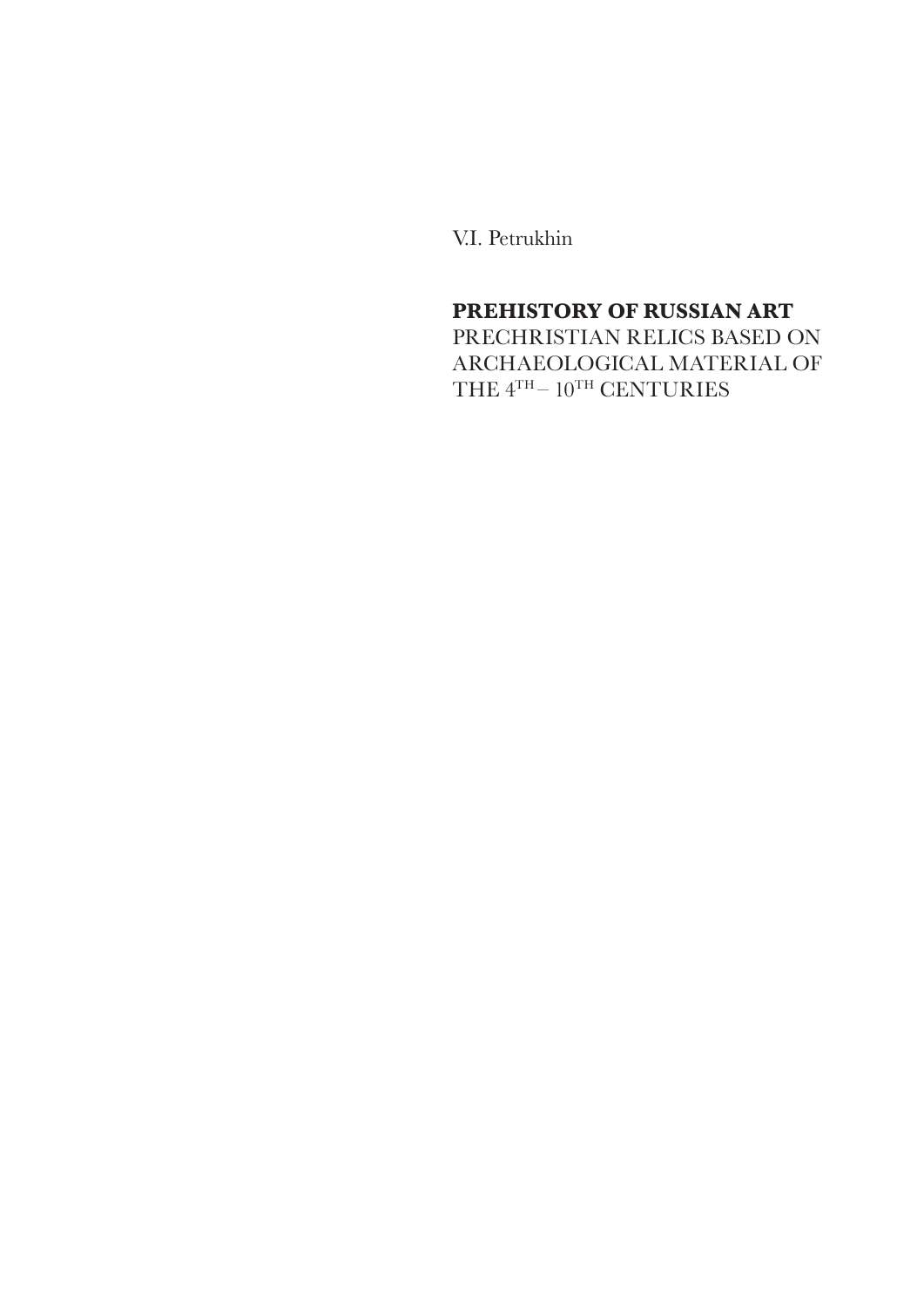The foundation of the early Russian state, its adoption of Christianity and the emergence of an art culture in the 10th-11th centuries followed a period characterized primarily by the gradual conquest of vast territories of Eastern Europe from the Danube to the Volkhov and Upper Volga areas by Slavic tribes from the 6th to the 10th centuries.

During that period the cultural traditions of Slavic tribes interacted with those of Turkic- and Iranian-speaking peoples of the steppes and forest-steppes, on the one hand, and the later antiquity traditions of the Black Sea and Danube areas, on the other. That interaction was noted already by the early scholars (N.P. Kondakov, I.I. Tolstoi and A.S. Gushchin), whose works aimed above all to make a catalogue of archaeological finds, while B.A. Rybakov sought to trace the "autochthonous" sources of traditional East Slavic crafts. In the mid-20th century works by G.F. Korzukhina marked an important phase in systematising the amassed material. Modern research aims to analyse in detail the problems of chronology, technology and typology of the stock of archaeological material 1 Proto-Slavic (Balto-Slavic) Period

According to one of the more common concepts of ethnogenesis, in the middle of the first millennium A.D. the Slavs came out of the Balto-Slavic community that had existed in the early Iron Age on the territory between the basins of the Vistula and the Upper Dnieper. The migration of the Germanic peoples and Goths across the Vistula basin to the North Black Sea area and the Danube basin in the 3rd century was of special importance to the ethnogenesis of the Slavs and the evolution of their culture. The traditions of those peoples of Eastern Europe were largely influenced by the Celtic (La Tène) culture in the Pre-Roman period (the last centuries B.C.) and by provincial Roman culture in the Roman period (the early centuries A.D.). Therefore, it makes sense to summarise the more salient features of the culture and art traditions of the East European tribes of the Roman period. The tribes which directly impacted on the evolution of the art traditions of the Slavs and other peoples of Eastern Europe included above all those with whom students associate Zarubintsy, Przeworsk and Chernyakhov culture artefacts<sup>2</sup>

Basically Balto-Slavic, the Zarubintsy culture, which in the 2nd century B.C. thrived in the basins of the Upper and the Middle Dnieper, the Pripyat and the Desna, belonged, along with the Przeworsk and Chernyakhov cultures, to the broad category of the so-called urnfield cultures of the Roman period. Such burials were not marked by any special monuments (mounds, etc.) on the terrain: the dead were cremated and their ashes put in pottery vessels, or funerary urns and placed into holes in the "burial fields" (traces of post holes that might have been left by grave markers were found at some of the burials).

Developed pottery, ironmongery and jewellery making from non-ferrous metals give an idea of art culture. They were mostly modelled pots, bowls, mugs, pans and storage ewers; burnished pottery tableware was finely modelled, given finishing touches on a potter' wheel and then fired. Some pots and other vessels had a ribbed body. Ornamentation included carved straight and wavy lines, finger-pressed rims and moulded raised boss, knobs and so on. There were numerous finds of imported antique pottery – amphorae, bowls and jugs. The burnished vase of Subbotov, made in imitation of Hellenistic Greek vases with 36 cannelures decorating the body, is a unique piece of pottery of the Zarubintsy culture.

Blacksmith's products – knives, barely curved sickles, etc. – intended for purely domestic purposes account for the bulk of the archaeological finds. Pieces of personal adornment are mostly fibulae and pins of bronze and, less frequently, iron wire. Fibulae of the Middle and Late La Tène type were common in Europe and typical of the costume of the Celtic tribes of the Roman periphery. Fasteners with the end of the foot flattened to form a triangular plaque were characteristic of the Zarubintsy culture per se. Fibula plaques were frequently decorated with horizontal grooves, slanting notches along the rim and so on. Also in use were bronze and iron pins with heads in the form of a nail, ring or spiral and bracelets of rods or wires, occasionally multi-wind. Bronze spirals and trapezoid bronze pendant-plaques were incorporated in necklaces made from imported beads.

Jewellery makers worked in their homes, using imported bronze that was smelted in pots on domestic hearths. The different types of cold metalwork employed included forging, wire rolling and stamping.

The Zarubintsy culture is thought to have developed due to the interaction of different ethnic and cultural components with the start of the Migration Period. The relevant items bear an impact of Roman, Celtic, Germanic, Scythian-Sarmatian and even Dacian-Illyrian cultural traditions. Their interaction began to determine the nature of artifacts associated with the Slavic and broader Balto-Slavic group of peoples.

Continued migrations of various ethnic groups, in particular the movement of the Goths in the north and the Sarmatians in the south, led to the disintegration of the Zarubintsy culture in the 1st century A.D., impacting on vast territories from the Upper Dnieper and Desna areas to the Oka basin and, possibly, to the Middle Volga. Changes manifest themselves primarily in the location of settlements in valleys rather than on river banks, and in pottery shapes and manufacture techniques as coarsely modeled pots become widespread, as well as in the rise of ironmongery as attested by the finds of catalan hearths at Middle Dnieper area sites.

In the early centuries of A.D. the traditions of the Zarubintsy culture were influenced by the Przeworsk culture of the Vistula area, which was distinguished by well-developed ironmongery.

Although large above-ground dwellings (of over 30 sq. m) with hearths in the centre (cob oven hearths were also known) were built at the sites of that culture, half-dugouts with an area of about 20 sq m preponderated. The burial rites of the Przeworsk urnfields are characterised by a copious assemblage, including weapons and spurs (Celtic and Germanic custom influence). However, traditions of yet another – Wielbark – culture associated with the Goths start spreading from the present-day Polish coastlands to the eastern parts of the Przeworsk culture at the turn of the 3rd century A.D. The burial of the dead without any urns or weapons was an important characteristic of that culture.

In the second half of the 1st century A.D. the carriers of the Przeworsk culture start moving south-east (possibly driven by the Goths) into the Polesia area, where a new cultural communi- $-$  Volhynia-Podolia – emerges, synthesizing the characteristics of the Przeworsk and Zarubintsy cultures.

Scholars point out the multiethnic nature of the Przeworsk culture with its Germanic (Lugii), Celtic and even supposedly Slavic components. Typically, Germanic customs include damage to weapons placed into burials and driving them into the ground as protection against the dead. Modelled vessels – pots, bowls, mugs and goblets – retain a link to the Late La Tène (1st century B.C. – 1st century A.D.) culture tradition. Ceremonial black or light brown burnished vessels were put into burials. Local artisans also produced tulip-shape modelled pots with weak profiles; potter's wheel ceramics (amphorae and red-lacquer pottery) typical of the provincial centres of the Roman Empire were also common.

Decorative pieces were typically represented by Late La Tène type fibulae common in Europe and by crossbow fibulae. There appeared belt decorations –buckles, hooks, fittings, etc. – usually the sign of the high social status of their owners. An openwork bronze scabbard chape with stamped figural representations from the Grinev burial site in the Upper Dniester area is a unique piece of decorative metalwork: scenes with an animal slaying a snake, a gryphon, kissing male and female figures – a sacred marriage motif (see below), an animal amid symbolical plants and an armed rider are placed in five rectangular frames. This piece has no exact analogues, although parallels are well known in Celtic, Germanic and provincial Roman art<sup>3</sup>

Relics of decorative art and coins found in several caches in Transcarpathia (including chased plaques showing human masks and deer) and a cast bronze mask discovered outside the village of Peski show the importance of the Celtic component per se<sup>4</sup>. A bronze figurine of an "idol", cast unilaterally with bent legs and one arm bent at the elbow, that was discovered at the Lukashevka settlement in the Dniester area also has parallels in Celtic art. Meanwhile, the Dniester area and TransCarpathia are thought to have been dominated by the Geto-Dacian tribes which likewise influenced the ethno-cultural processes in Eastern Europe.

The Chernyakhov culture was a major ethno-cultural community that in the 3rd and 4th centuries A.D. occupied lands from the left bank Middle Dnieper to the Black Sea and the Lower Danube areas $^5$ 

The community formed as a result of the interaction of the Zarubintsy, Przeworsk and Scythian-Sarmatian cultures of the Iranian-speaking population of the North Black Sea area and other peoples. The Przeworsk and Wielbarsk (Germanic tribes, Goths and Gepids) components formed its backbone, while the Sarmatian and Geto-Dacian elements were influential down south between the Dniester and Prut rivers and along the Lower

See the historiography and full bibliography in one of the latest monographs: Ryabtseva, 2005, pp. 5-14.

For a general systematised description of these cultures see: *The Slavs and Their Neighbours*, 1993; for specimens of decorative and applied arts see catalogue: The Merovingian Age, 2007.

- 3. Kozak, 1982.
- Machinsky, 1973.

5. See one of the latest works on the Chernyakhov culture with respect to the Goths problem in the Pan-European cultural context: Shchukin, 2005.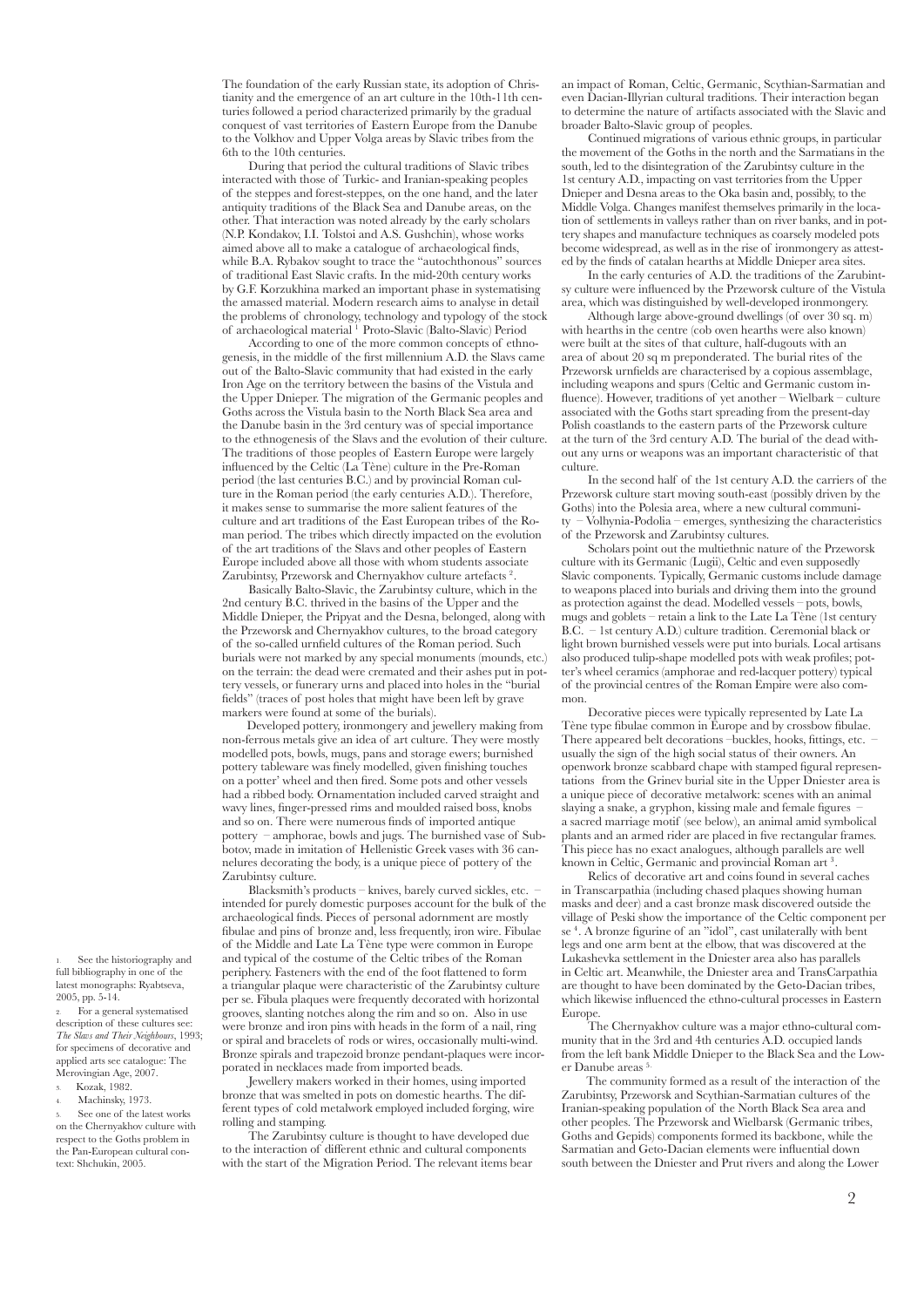Danube. Accordingly, the burial rites of the Chernyakhov culture combined the traditions of urnfield burials (cremation) with the Sarmatian tradition of inhumation in burial pits.

There were also artisan workshops. Thus, outside the village of Sobar' a stone structure was found, with another structure nearby which was sunken deeper into the ground and which was used for glass making (the complex might have been of Roman origin).

Some necropolises of the Chernyakhov culture had a regular burial layout; also known are cult pits with traces of funeral feasts (broken vessels) and crematory furnaces. A special place was accorded at those necropolises to aristocratic graves – funerary chambers (about  $2 \times 3$  m) with rich enclosures, including imported amphorae and Roman glass drinking vessels.

The Chernyakhov population had better developed pottery making than their predecessors or neighbours. Wheel-made pottery was widespread, although pottery continued to be modelled – workshops and two-tier kilns (similar to those known among the Celts) were discovered at the Zhuravka settlement. Wheel-made pottery shapes often replicated those traditional for modelled pottery and vice versa: these included round pots, large pots, pithos type vessels (up to 1 m high), bowls, jugs, mugs and goblets. Their ornamental motifs were fairly simple and included horizontal lines or raised boss and stamped patterns.

Wheel-made tableware, burnished (or with ornamental burnished zones) grey or black (the colour achieved by smoke-firing), had special shapes. Large vessels with three handles might have been replicas of antique kraters for mixing wine with water. Two such vases were found at the base of what is supposed to be an altar hearth in Lepesovka, Volhynia, a major site of the Chernyakhov culture area. Ornamented ritual goblets were put into those vases during burials. Jugs, both elongated and squat, with a small round or biconical body, were richly ornamented with a stamp or cogwheel. B.A. Rybakov, who noticed that the ornamental zone of jugs from Romashki and Malaiesti was divided into 12 segments, made the supposition that the Proto-Slavs had the 12-month year cycle and that the above ornamentation was associated with it and with calendar cults <sup>6</sup>

Representations of scenes on vessels are exceptionally rare: primitive representations of a horse or an ox harnessed to a plough are known (Cherepin, Romashki) 7.

Semispherical goblets were richly ornamented with all sorts of stamps (rosettes, concentric circles, etc.). The ornamented small bottom of one such vessel suggests that they were stored upside-down to show the ornament.

The Chernyakhov costume was characterised by the socalled suspended paired fibulae, which apparently fastened the cloak or the skirt shoulder straps (the Germanic tradition) and were made mostly of bronze and occasionally of iron or silver. Mostly crossbow-shaped, they had a curved faceted body (an archaic form known from the Early Iron Age). As a rule, more massive two-plate fibulae were made of silver, with two flat plates joined by a crooked arch. Those shapes replicated the types of fasteners made in provincial Roman workshops on the Danube. Belts with iron or bronze buckles were also characteristic of men's clothes.

Necklaces, another important piece of adornment, were made of different beads of glass, paste, clay, malmrock and bronze. They also included charms of animal teeth or tusks, seashells, the so-called Hercules's Clubs (pyramidal charms of bone) and miniature vessels for fragrances. In addition, there also were earrings and temple rings, bracelets of massive bronze rod with thickened ends, torcs of round bronze wire, lunulae and lamellar bronze and silver pendants of other shapes. Numerous finds include one-sided horn combs with semicircular and triangular shafts, occasionally ornamented (zoomorphic ornaments are rare).

Weapons of the Chernyakhov culture are similar to those found in Przeworsk burials, with Central European shapes replicated.

In general the Chernyakhov culture was apparently characteristic of the periphery of the Gothic Empire in the North Black Sea area. The rite of cremation and suspended and twoplate fibulae of provincial Roman Danubian models are typical of relics of the Crimean Goths. No Slavic relics can be definitively authenticated in the Chernyakhov culture assemblages: it is not clear to what extent an account of the Gothic historian Jordanes about Gothic domination of the Slavs (Antes) can be trusted because he wrote his work in the 6th century, when the Antes had already settled in the Dniester area.

The so-called Kiev culture, basically similar to the Zarubintsy culture, existed in the middle reaches of the Dnieper (between the Dnieper and the Desna) concurrently with the Chernyakhov culture. Its *selishches* – open unfortified settlements – were, as a rule, located on the hillocks of tidal terraces. They were formed of several square sunken dwellings (10-17 sq m) with walls of pier structure and an open hearth in the centre. The roof was supported by the central pier coated with clay to protect it from the hearth fire. Modelled vessels finished on the potter's wheel predominated in pottery; most of them had simple shapes and included pots and ewers and, less frequently, miniature pots and dishes (bowls and so on). Alongside tulip-shaped vessels with broad necks there were biconical shapes with a rib in the centre of the body. At a later stage Chernyakhov dishes were commonly imported and antique pottery was also found.

Personal items and decorative pieces are close to Pan-European late Roman types. There were typical loop-headed pins made of iron and, less frequently, bronze, lamellar bronze lunulae (pendants for horse trappings?), bracelets, crossbow fibulae and so on.

The Kiev culture was characterised by cloissoné ornaments 8, namely, cast bronze adornments of diverse geometrical shapes with openwork and special compartments for enamel. Their ornamentation is based on geometrical motifs (primarily the circle, semicircle, triangle, diamond, square, cross and their combinations). The artifacts are often decorated with rollers, ledges, facets, "ribs", combs, etc. The enamel is, as a rule, red, and less frequently of other colours. One compartment usually holds inserts of the same colour, although exceptions also occur. Finds of items with enamels are known to have been made across the vast territory from the Baltic Sea to the River Kama and the Black Sea areas and are associated with the traditions of the Baltic tribes, which had spread wide across Eastern Europe in the pre-Slavic period.

In the assemblages (troves) cast ornaments occur alongside lamellar bronze artifacts with hammered decoration. Fibulae, all sorts of lunulae, cross-and-diamond pendants, torcs, and so on are characteristic of that period.

The Migration Period caused by the Hunnic invasion in the late 4th century led to the eclipse of the traditions of the Roman period, including the production of enamels deriving from the Roman glassmaking skills. The barbarian "style of polychrome works" – adornments with numerous colour insets of gems, semi-precious stones, glass or wholesale cloisonné and filigree work – developed in the Hunnic period. Originating in the Bosporus workshops of late Antiquity and carrying on the Sarmatian traditions, that style exercised practically no influence on the development of decorative and applied arts of the forest/steppe and forest zone. Geometrical ornament predominated in the Hunnic period while vestiges of the Animal Style of the Scythian-Sarmatian epoch were rare.

# **Proto-slavic Period**

The period of Slavic (Proto-slavic) unity was characterised by the Slavic settlement of Central and Eastern Europe in the 6th – 10th centuries. The so-called Prague (Prague-Korchak) culture of the 6th-7th centuries known from archaeological research laid the groundwork for the rise of the Proto-Slavic and early medieval Slavic cultures in Central and Eastern Europe. Spreading from the modern-day Czech Republic to the Middle Dnieper area, that culture retained some features of the late Roman period, including the relatively underdeveloped traditions of pictorial art 9.

Tulip-shaped pots, large pots and pans were characteristic of Prague culture pottery (pots with biconical bodies and bowls are found less frequently). Potter's wheel skills had been lost, its traditions only traceable in the Middle Danube area (gray-clay potter's wheel utensils of Chernyakhov culture origin are found at Prague culture sites), the burnishing technique had likewise waned. Ornamentation was rarely used and, as a rule, was restricted to straight or wavy lines and slanted notches along the edge of the rims.

In their funerary rites the Proto-Slavs continued to cremate their dead, and sometimes made semi-spherical mounds (about 0.5 m high kurgans surrounded by circular trenches) above the remains put in urns or small pits.

Blacksmith's tools, melting pots, ladles (*lyachkas*) and bronze casting moulds were found at Zimno (on the River Luga, Volyhnia).

6. Cf. Shchukin, 2005, pp. 168-9. The rims of vessels from Lepesovka are also divided into ornamental segments, one into 12 and the other into 9.

Slavs and Their Neighbours, 1993, p. 143.

More than 200 items have been found either individually or as part of caches (see: Korzukhina*,* 1978). For the systemic description of the Proto-Slavic and Slavic "tribal" cultures see: papers by I.P. Rusanova and V.V. Sedov, including Rusanova, I.P., 1976; Sedov, V., 1982; Sedov, V., 2002.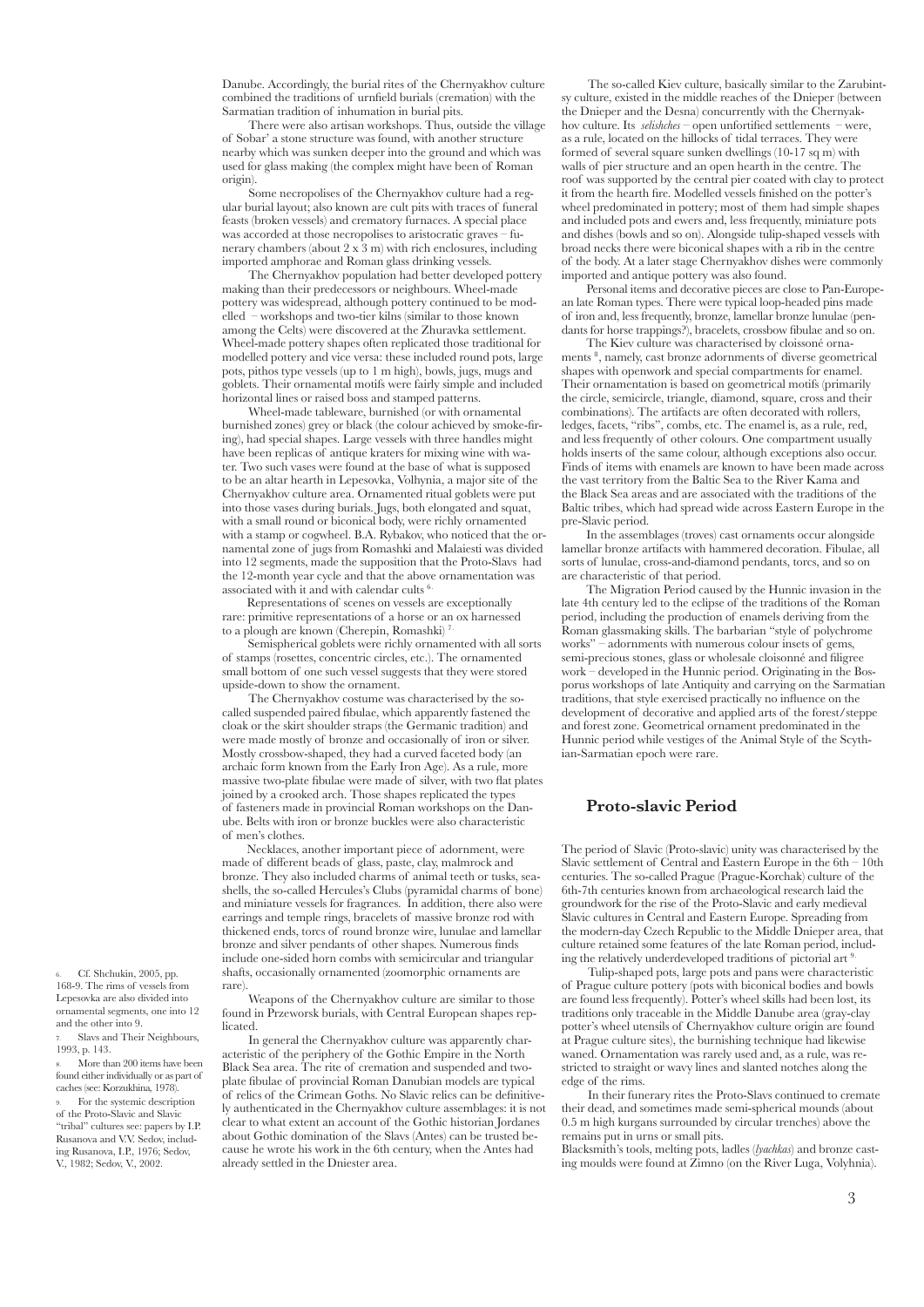The site also yielded bronze and silver belt buckles and plaques of varied geometrical ("heraldic") shapes, including openwork in the form of a bird figurine , bronze and silver bracelets with knobbed ends, and bell-shaped or trapezoid pendants.

Personal adornment sets on the whole retained the traditions of the late Roman period: Danube-Byzantine type fibulae were common; the so-called finger fibulae (whose structure is traced to earlier two-plate fibulae), with their plates having five symmetrical ray-like shoots (fingers), became common at a later stage, their shape likewise stemming from the traditions of the provincial Byzantine and Bosporan workshops. Fibulae of those types were usually attributed to the Goths<sup>10</sup>

Far more varied are the artifacts of the Penkovka culture, which existed between the Dnieper and Dniester rivers in the 6th-7th centuries. This is explained by the fact that the local traditions interacted not only with those of the Roman and Byzantine provinces, but also with the art of the steppe peoples: the Iranian speaking Alans (descended from the Sarmatians) and Turks (Bulgarians). The Penkovka culture is traditionally associated with the southeastern grouping of Proto-Slavic tribes, the Antes (the name given to them by the neighbouring Turks or Iranians and apparently meaning "allies"). A.A. Spitsyn conventionally referred to the ornaments found in treasure troves of the 7th-8th centuries discovered in the area of the Penkovka culture as "the Antes' relics".

After the Hunnic invasion the local population retained some of the Chernyakhov traditions, including gray-clay wheelmade pottery, and also developed its own forms: modelled pots and large biconical and round pots. Wheel-made pottery of the North Caucasus (Alan) type was produced at a number of sites, such as Kantsirka. Meanwhile, other crafts, including ironmongery and jewellery, went into decline.

The Chernyakhov culture traditions were carried on in the construction of early dwellings. Sunken structures heated by hearths and clay or stone ovens preponderated; however, dwellings with central support posts were also found, providing evidence of the penetration of the Kiev traditions into the Penkovka culture area. Walls were made mostly of logs. The south Penkovka culture area is known to have round or oval sunken dwellings reminiscent of the yurt-like abodes of the Bulgars and Khazars, the Turkic-speaking nomads of the Black Sea coast.

Settlements (on an area of 0.5 to 2 hectares) were located on elevated terraces above flood-plains and therefore did not require any fortification. However, one of the central sites of the period – the major Pastyrskoye site of the second half of the 7th – mid-8th centuries, occupying about 25 hectares outside the village of Pastyrskoye (right-bank Dnieper) on the Sukhoi Tashlyk River in the Tyasmina River basin – was surrounded by a solid earthwork and a trench of the Scythian period. The site produced, among other things, bracelets with hollow knob ends, stamped pendants replicating the shape of Byzantine earrings, etc.

Scholars describe the archaeological material of the Pastyrskoye site 11 as that of a mixed Slavic/nomadic type. Most of the finds are of the Lower Danube origin – the local jewellery makers who used embossing, filigree and stamping techniques might have been resettlers from the Lower Danube area 12. The site might have been raided by the Khazars in the first half of the 8th century.

The numerous bronze and silver ornaments found in treasure troves are evidence of developed jewellery making. One of the most interesting hoards of the second half of the 7th century with about a hundred silver objects was discovered outside the village of Martynovka on the Ros' River (most of the artifacts are at the Museum of Historical Treasures of Ukraine (MIDU) and some at the British Museum in London). It included headdress pieces (headbands, earrings and temple rings with spiral ends); East European torcs (of copper rods encased in silver); finger and patterned fibulae with plates in the form of symmetrical zoomorphic protomoi; sundry plaques, mounts, silver earrings and belt ornament tips; two silver bowls with Byzantine markings, a dish fragment, a spoon, and nine characteristically stylised anthropomorphic and zoomorphic figurines (MIDU)<sup>13</sup>).

The composition with the symmetrical representations of horses (horseheads as in the Antes fibulae mentioned above) on both sides of an anthropomorphic figure apparently goes back to the ancient Scythians. Double-sided kon'kovye pendants with horseheads looking in different directions are known in the Scythian-Sax culture and the traditions of different European peoples, from the Anglo-Saxons to the Volga Finns.

Fibulae take fanciful forms: within the general pattern of the finger fibula the central ray is rendered in the form of an anthropomorphic mask, the lateral extensions in the form of bird and snake heads (silver fibulae from the Pastyrskoye site), and the foot in the form of a dragon mask  $14$  and such like forming a sort of crown. Large lamellar fibulae are divided into anthropomorphic (with what seems to be the outlines of the female figure of a "goddess") and zoomorphic. They are occasionally patterned with embossment in imitation of granulation. Attempts to correlate the zoo-anthropomorphic images of the fibulae with Slavic mythical characters, even with the universal images of the type of the "great goddess" flanked by representatives of the animal world, look groundless 15.

The production techniques used, such as casting, forging, embossing and stamping, testify to the existence of well-developed and specialised jewellery making in the traditions of the Byzantine provinces. A jeweller's workshop unearthed at the Bernashevka site (associated with the Prague culture) in the Dnieper area yielded stone casting moulds to make lunulae, other pendants and finger fibulae . A more sophisticated process was employed to carve in the moulds negatives of the soldered items produced in the Danube area 16. Wax models were apparently made in those moulds and then lined with clay to form a shell-like mould for casting non-ferrous metal items. Analysis of the composition of metal from "Antes' hoards" has shown that silver was used sparingly: its content does not exceed 30-37 percent. Copper and lead were added as alloying agents, which deadened the colour of items. The alloy composition points to the link between its production process and the Byzantine workshops on the Danube (possibly itinerant jewelers). Treasure troves include both sets of production raw materials that must have belonged to jewellers and jewellery items per se. Thus, the Martynovka and Pastyrskoye site troves, as well as that of the Velikie Budki site (Middle Dnieper area) yielded scrap jewellery along with artisans' tools and products.

Suggestions that the precious ornaments found in those troves belonged to the Slavic tribal "elite" sound convincing (such items are found among grave goods only in isolated cases). The vogue of the period was shaped by sundry influences of the Byzantines, Germanic tribes and nomads. The Eurasian tradition embraced by the Proto-Slavs and shared by the syncretic pre-state culture of "barbarian society" as a whole incorporated Byzantine-type earrings and the belt sets evolved by the nomads (the vogue for "heraldic" belts formed in the Danube area, including among the Avars, in the 6th-7th centuries), in combination with fibulae of Germanic origin 17.

The steppe people also left behind numerous treasures, of which the best known is the so-called Pereshchepina hoard, formerly attributed to a Slavic leader; currently, most of the scholars believe it to have belonged to Kuvrat (Kubrat), Khan of the Old Great Bulgaria, or to his heirs 18. It took 25 kg of gold and 50 kg of silver to make the found gold and silver drinking vessels from Byzantium and Iran, weaponry and horse trappings, Byzantine gold coins and the ring with Kuvrat's monogram. Those grave goods were meant to demonstrate the khan's might. The Old Great Bulgaria is thought to have exercised tangible influence also on the Slavs living on the steppes periphery.

The Slavic tradition influenced the culture of the forest tribes. For instance, finger fibulae travelled along the customary river routes to the Baltic peoples of the Upper Dnieper area and to the Oka River basin, which was settled by the selfsame Balts. The so-called Kolochin culture is thought to have inherited the traditions of the Kiev culture. Assemblages similar to those of the Penkovka culture are known to have been found in its area, including the 7th-century Gaponovo hoard (paired finger fibulae; bronze torcs with notch ornaments and knobs at the ends; temple rings with spiral points; trapezoid lamellar pendants and belt sets <sup>19</sup>. Some ornaments (with the exception of lunulae), in particular lamellar headbands (occasionally with spiral scrolls at the ends and embossed or engraved pattern) found in the Martynovka, Gaponovo and other hoards of the 7th century survived to the Early Russian period. Temple rings could be suspended from their birch-bark, leather or fabric base. Early Russian hoards are known to contain silver and bronze torcs of straight or faceted rods with loop-like clasps and cast bracelets with knobs at the ends.

The situation in the Middle Dnieper area (just as in the forest zone of Eastern Europe) changed in the late 7th – first half of the 8th century, evidently with the beginning of the Khazar expansion. The local population hid their treasures in caches. The composition of those caches of the first half of the 8th century likewise changed: man's accoutrements – belt sets, weapons and also woman's headbands and temple rings were no longer there; instead there appeared characteristic star-shaped or hollow pendant earrings. The bulk of woman's accoutrements – earrings

The Merovingian Epoch, 2007, pp. 73-4, 284-325.

11. Prikhodnyuk, 2005.

12. Prikhodnyuk, 1994. 13. Prikhodnyuk, Shovkoplyas,

Olgovskaya, Struina, 1991.

Of the latest works see: Rodinkova, 2006.

15. Similar compositions in 19th- and 20th-century Russian embroideries are traced to the motifs of paired horses or birds by the "world tree" (or tower or pivotal anthropomorphic symbol) common among various peoples, are not directly related to archaic paganism and therefore cannot be used for the reconstruction of pagan "temples", etc. (cf.: Vasilenko, 1977, pp. 2-167; Rybakov, 1981; Dintses, 1951).

16. Cf. Vinokur, 1997; Minasian, 2003, pp. 26–211. 17. Cf.: Kovalevskaya, 2000;

Riabtseva, 2005, p. 15 and subsequent pp.

18. Zalesskaya, Lvova, Marshak, 1997.

19. Gavritukhin, Oblomsky, 1996.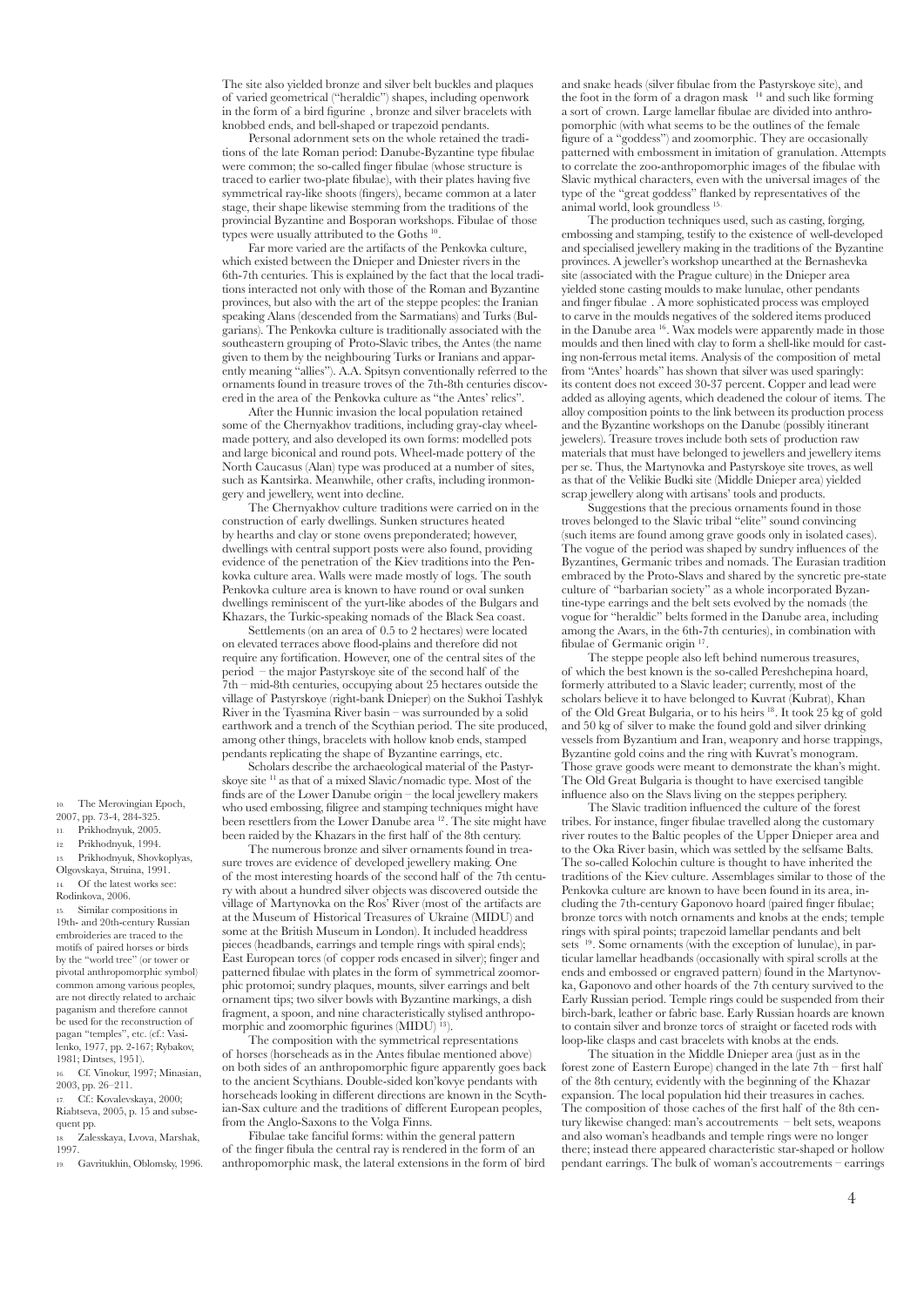and temple rings, torcs, beads and metal necklaces, fibulae and sets of bracelets – were still present  $20$ 

The Slavs formed new cultural traditions that apparently reflected the ongoing split of the Proto-Slavic culture into dialects. The Luka Raikovetskaia culture emerged as the heir to the Prague culture in the right-bank Dnieper area in the 8th-9th centuries. The Prague culture traditions, such as the sunken dwellings either with a post structure and wattle wall carcass or in the form of a log cabin with a corner oven (hearths are also known), persisted into the 9th century. Modelled pots with wheel-finished rims were found, their ornamentation primitive and restricted to indents, notches, and nail and finger impressions along the edge of the rim and a wavy-line pattern on the body. Wheel-made pottery began to spread in the 10th century, that is, starting from the Early Russian period.

Elements of a regular layout can be discerned in settlements, with rural unfortified settlements (*selishche*) occasionally concentrating around the hillfort. In funerary rituals kurgans surrounded by small trenches became common alongside cremation and earth graves.

Among the better studied sites Khotomel in the lower reaches of the Goryn River (Stolin District, Brest Region, Belarus) consists of a hillfort and a *selishche* with sunken dwellings and pisé ovens and an earth grave field with incineration urns. Along the earthen wall the cultural deposit has two horizons: the first one with 7th-century shards is associated with the later period of the Prague culture; in the second one there has survived a long ground-based public structure. The latter has yielded a seven-ray temple ring with imitation granulation, a piece of a broken silver bracelet, arrowheads, a spear, armour plates and 8th- 9th century shards of early wheel-made pottery.

The range of ornaments characteristic of jewellery making and costume of the Luka Raikovetskaia culture is rather modest. Breast ornaments of the type of torcs and pendants are not typical. The seven-ray ring found at Khotomel is an early specimen of temple rings in imitation of Byzantine granulation work that were typical of the Eastern Slavs. Simple cricoid temple rings, occasionally in the form of a 1 1/2 coil spiral, became common in that culture area and then typical of all the Slavs. Large-granulation metal beads stand out as another ethnographical characteristic of the accoutrements of the group of Slavic tribes who, according to the chronicles, settled in the right-bank Dnieper area and included the Polanians, Drevlians, Volhynians and Dregoviches. Also known are lunula earrings, horseshoe-shaped fibulae, Saltov (Alanian) earrings and finger rings, as well as other ornaments characteristic of the steppe lands.

The Volyntsevo culture of the late 7th – early 9th centuries is a later variant of urnfield cultures on the Kievan right bank and left bank Middle Dnieper area. Its distinguishing feature is a developed wheel-made pottery tradition with Alanian influences: burnished wheel-made pottery included high-rimmed pots and bowls and gray-clay ewers of Saltov origin. Black Sea area amphorae are also known. Ornamentation consists of burnished indented lines, rope and comb stamp impressions and so on. However, modelled pots, bowls, cups and pans of simple forms, often in imitation of wheel-made vessels, predominated. Their ornamentation was different and consisted of finger, nail or rope impressions along the rim.

Household structures were not sunken and had walls of clay-lined wattle frames and pisé floors. Structures with remnants of iron-making kilns stood out for their size.

The accoutrements found at the Volyntsevo settlements testify to diverse cultural contacts of their inhabitants. These include gold and silver star-shaped drop earrings with granulation work (in imitation of Byzantine samples), cast earrings of the Volyntsevo type and Saltov pear-shaped drop earrings, anthropomorphic fibulae, wire torcs and belt plaques.

The so-called Kharyevsky (Kharivsky) cache of silver objects found in a Volyntsevo type pot in the Sumy Region is a major treasure consisting of more than ten torcs, including a unique hollow one; six anthropomorphic fibulae; a pair of gold ballshaped pendant earrings decorated with granulation pyramids; Byzantine pendants in the form of lunulae with star-shaped (gilt silver) drops; forged silver bracelets; and openwork items. Torcs made of silver rod may be of Baltic origin, meanwhile lunula pendants similar to those of the Kharyevsky cache were also encountered at the Pastyrsky site mentioned above, in hoards found in the South Bug area and elsewhere. Alongside objects made under the impact of the Byzantine applied arts, imported things of the Danubian and Khazar (Saltov) origin continued to influence the nature of the festive accoutrements of the emergent elite of Slavic society.

The special role played by Saltov type relics in the stock of artifacts and in pottery production of the Volyntsevo culture makes it possible to suggest that the respective settlement area was associated with the territory of Slavic tribes (Polanians, Severians and Radimichs) that, according to the chronicles, in their pre-state period paid tribute to the Khazar Khaganate. The Danubian influences – Avar, Slavic and Moravian – traditional for the urnfield cultures, remained just as strong.

In the first third of the 9th century the Volyntevo culture in the left-bank Dnieper area gave way to the so-called Romenskaya culture of the 9th-10th centuries, which was akin to it and contemporaneous with the Luka Raikovetskaya relics. Meanwhile, the Borshevskaya culture in the Don basin was related to the Romenskaya culture.

`In the 9th century people of the Romenskaya culture evidently exchanged grain for Oriental silver coins coming to Eastern and Northern Europe by rivers across Khazaria. That promoted the development of jewellery making, its hallmark being torcs with hammered out edges and bracelets with overlapping broader ends. A bronze mould found at the Novotroitsk site is evidence of the production of belt set plaques by embossing technique. A cache of silver objects – Arab dirhams, Saltov type earrings and a ring – was found in a pot near one of the dwellings. Those objects had defects and, apparently, were scrap metal intended to make jewellery. The weight of silver jewellery was a multiple of the weight of coins.

The Saltov culture primarily influenced the formation of the corpus of the Romenskaya type accoutrements. Similarities with Finnish-Ugorian and Baltic antiques, as well as with Danubian (including late Avar and Moravian) specimens typical of the Byzantine provinces were insignificant. Cast earrings of the Saltov type and "noisy" Finnish-Ugorian pendants have been found; jewellery made using sophisticated technology, such as granulation work, was most likely imported from Byzantium. Cast seven- or five-ray temple rings with imitation granulation characteristic of the Romenskaya and later the Radimich culture are also traced back to Byzantine earrings with granulation "rays". Thus, the ring-shaped earrings from the Supruty site hoard (outside Tula, 10th c.) have retained the Byzantine motif of paired birds above the plate 21.

Local jewellers relied mostly on casting and forging and did not master the more sophisticated techniques of granulation, embossing and soldering. Finger and other types of fibulae of the Antes epoch disappeared from the accoutrements, giving way to horseshoe fibulae characteristic of East European men's and women's costume of the 10th -13th centuries, and also rod torcs and bracelets (from the Baltic lands?).

Funerary rites were characterised by the raising of kurgans with the urns placed in the upper part of the earth bank, which seems to conform with the chronicler's description of the funerary ritual of the Viatichi, who put the bones of the cremated into urns that were raised "onto columns". Rare occasions of inhumation are known.

Pots, bowls and pans were mostly modelled. Wheel-made vessels similar to the Saltov type originated in the Khazar Khaganate while amphorae were brought from cities of the Northern Black Sea coast. The varied ornament included, in addition to the simplest motifs, waves, zigzags, diamonds and other shapes impressed with the help of rope stamps, hollow indents, and so on, as well as rare zoomorphic motifs 22. Wheel-made pottery spread in the 10th century.

To judge by the chronicles, the Romenskaya culture tribes inhabited the northern lands. One of their centres – Novgorod Seversky – grew out of the Romenskoye settlement in the 10th century. If the spread of jewellery is anything to go by, a system of ethno-cultural lines of communication also formed in Eastern Europe in the 10th century, encompassing not only the middle reaches of the Dnieper, but also the Don and the Upper Dnieper area and giving birth to pre-state culture.

\*\*\*

The problem of hieratic representations and buildings for public worship still holds a special place in the prehistory of Russian art and culture. Their relationship to mythological notions is not clear because mythological texts as such have not survived

20. For a general description of accoutrements taking into account specialised papers by O.A. Shcheglova see: Ryabtseva, 2005, pp. 17-23.

21. *Sokrovishcha oikumeny* (Ecumene Treasures), 2005, p. 120; Grigoriev, 2000, pp. 128-9. For the Byzantine and Antiquity traditions ornaments of the ancient Orient prove to be the distant prototypes of such rings (the same as of the lunulae) (Belyayev, L., 1999, pp. 17-20).

22. Sukhobokov, 1975, p. 116.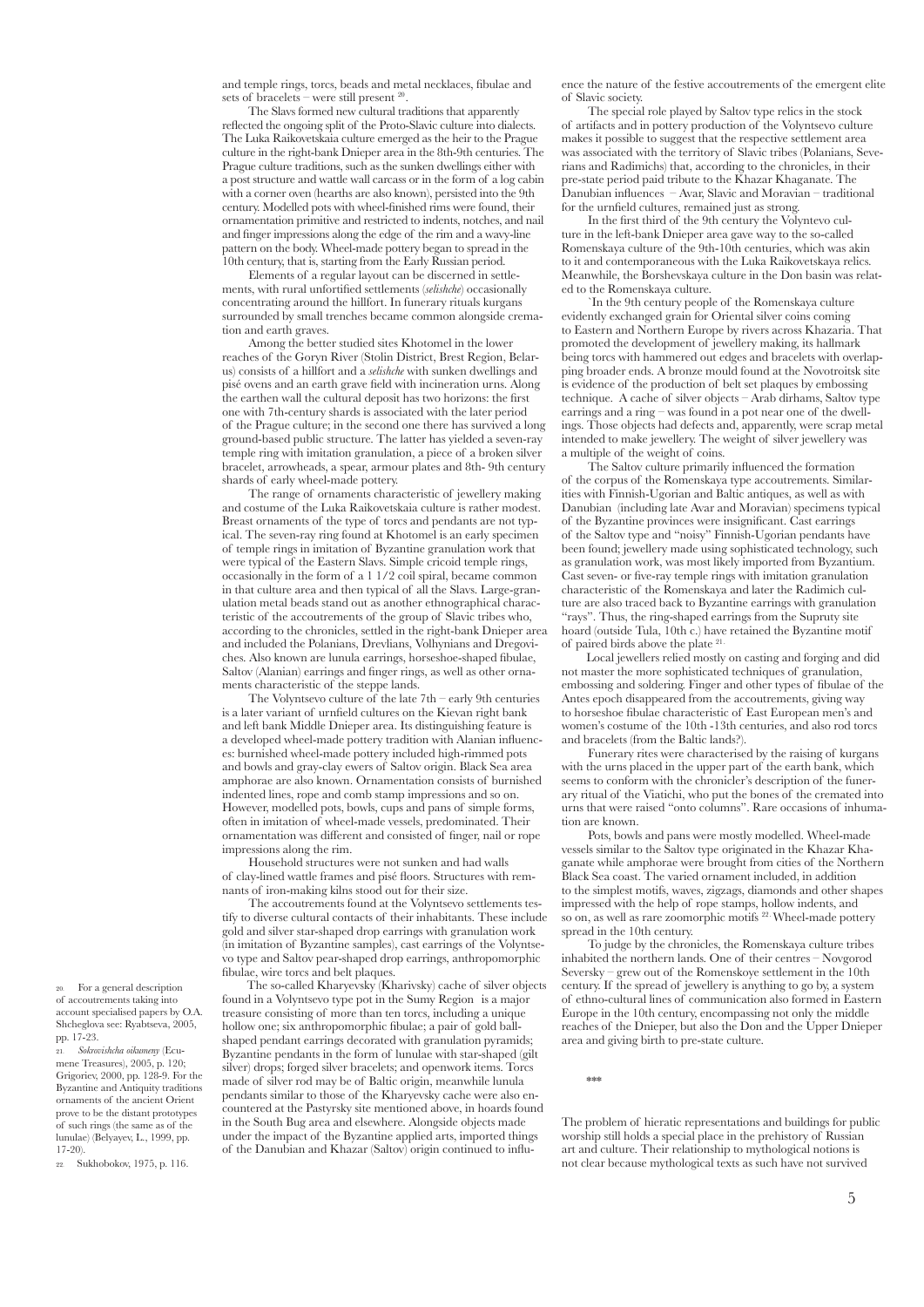in the Slavic tradition (although imparting apotropaic magic to ornaments is universal). The anthropomorphic stone statues – "idols" – discovered in the forest and forest-steppe zones were, as a rule, outside the archaeological context of settlements or sanctuaries and therefore cannot be dated definitively. The iconographic features of the figure found at the Chernyakhov culture settlement of Stavchany (Podolia) – a braid, cap and drinking horn in its hand – classify it as an early Cuman (Polovtsy) statue. The dated statue of the Zbruch idol is of the early Russian period.

The so-called sacrificial pits are structures of public worship at sites and burial grounds of the Roman and Proto-Slavic periods: ashes, coals, animal bones and shards filling them are traces of sacrificial rites. Seven clay loaves – flat cakes imitating bread – were placed in a row in a pit at a Prague-Korchak culture settlement (in Volhynia); such cakes, occasionally with incised crosses, were found by the ovens in houses starting from the Chernyakhov culture period. A cabin-like structure was built above the pit.

The tradition of sacrificial pits persisted in Old Rus'. One such pit was discovered at an uninhabited site in Novgorod (10th c.). It contained seven scoops placed edgewise; two scoops lay upside down in the centre of the pit; there also were two semicircular pieces of wax in the pit. Another pit had two bull sculls with a scoop between them. A horse skeleton was found in still another pit. The scull had been severed and placed separately, together with a candle and a whip. That sacrificial assemblage is regarded as traces of a brotherhood feast at which sacrificial animals were eaten 23; the feast might have been held to consecrate an urban development site.

Neither written nor archaeological sources provide any evidence of pagan temples among the Eastern Slavs. Rituals were held at open-air heathen sanctuaries, cult trees, etc. In all likelihood, V.V. Khvoika unearthed one such sanctuary during excavations on Mount Starokievskaya in Kiev. He found an oval stone-paved spot with four projections in the cardinal directions and traces of burnt fire and animal bones by the paved spot. The regular shape of the paving is insufficiently documented and for this reason its cult nature is open to doubt. A structure of public worship at the Shumsk settlement (Volhynia) is better documented: a slightly sunken sanctuary was cruciform with projections in the cardinal directions. In the centre was a hollow with fastening stones (for a wooden idol?), an ashpit with an accumulation of ashes and charcoal evidencing multiple use of burnt fire and stone slabs (altars?) by which there were burnt bird and bull bones, a flint arrowhead (thunder arrow in the pan-Slavic tradition), and fragments of modelled and wheel-made pottery of the 9th-10th centuries. Remnants of a large surface house (a priest dwelling?) – a half-dugout and several pole outbuildings – were found by the place of worship. Nearby was a ground burial field with ashes of the cremated put into holes without any urns. Settlements of the same period were found in the vicinity of the sanctuary.

Supposedly, sites with areas not exceeding 15 m in diameter, that is, unfit for habitation and unlikely to be used for refuge, were assigned sanctuary functions  $^{24}$ . There are next to no occupation layers at those sites; instead ashpit stone paving was found. Fires were also made at earth banks and in trenches. Such sanctuary sites have been discovered in different areas, including the Smolensk, Pskov and Pripyat Polesie regions, and outside the village of Rzhavintsy in the Carpathian region of Ukraine.

\*\*\*

In the forest zone of the Upper Dnieper and Oka River areas there existed in the 6th-8th centuries cultures traditionally associated with the Balts. Slavs appeared in the Baltic habitat and at settlements of the Balts, yet the Danubian-Byzantine influences are less manifest there than in the south.

Jewellery making among the Balts of the forest zone was characterised by finger fibulae and objects decorated with enamels, as is vividly demonstrated by the Moshchinsky hoard (State Historical Museum) 25. Trapezoid pendants and similar items were typical of the Baltic ornament. The spread of bracelet-like bronze, silver and occasionally iron temple rings is connected with the arrival of Slavs. In the east those rings spread as far as the Merya lands in the Upper Volga area and the Muromians' territory on the Oka River<sup>2</sup>

In the second half of the 1st millennium A.D. farther north there formed cultures characterized by unusual funerary monuments: they were the long-tumulus culture in the Smolensk and

Pskov areas and the tumulus culture in the Volkhov area. They were traditionally attributed to the tribal alliances of the Krivichi and the Ilmen Slovenians, known from the chronicles. According to the chronicles, the Krivichi resided in the Upper Zapadnaya Dvina, Dnieper and Volga areas; their very name derived from words meaning "inhabitants of the outskirts" – indeed they settled on the edge of the Proto-Slavic colonisation area. The Slovenians, who settled on Lake Ilmen in the neighbourhood of the Chud' (ancestors of the Estonians), and other Finno-Ugoric tribes called themselves by the same name as the Proto-Slavs on the Danube.

The Danubian cultural impulses thus reached the outskirts of the Slavic areal. Scarce artifacts of the Prague culture were found in the north. The funerary kurgan rite existing there apparently originated from the custom of making a semi-spherical barrow over the cremated remains in urns or without them, which was characteristic of the Proto-Slavs. The culture of burial grounds possibly preceded the long tumulus culture. Judging by the dated finds, such as V-shaped grooved belt buckles, Slavs started moving from Central Europe to the Pskov area in the middle of the 1st millennium A.D. The local Balt and Balto-Finnish inhabitants were assimilated by the Slavs. The Krivichi settlements (*selishche*) are poorly studied. The modelled pottery found there consisted mostly of little-profiled pots.

The long kurgans (up to 120 m long in the Pskov area and up to 30 m long in the Smolensk area) formed as a result of subsequent burials adjoining the initial barrow with cremation in an urn, ashpit or lengthwise along the entire horizon. From the turn of the 8th century the kurgans started to be built up vertically: up to four subsequent burials were made atop the initial barrow, reaching a height of up to 10 m. The Polotsk-Smolensk long kurgans differed from those of Pskov not only in size, but also in the composition of grave goods, which yielded remnants of women's headbands of the type of Letto-Lithuanian *vainags*, semi-spherical plaques, trapezoid and otherwise shaped pendants characteristic of the Baltic women's attire. The typical bracelet-like temple rings served as a model for a new variant of temple ring with lamellar broadening at the open ends (in imitation of the "lunula" ornaments of the Danubian area?) that appeared in the 10th century 27.

The largest concentration of barrows was found in the lower and upper reaches of the Volkhov River, where the cities of Ladoga and Novgorod came into being. The settlements of the Ilmen Slovenians, just as those of the Krivichi, have been studied poorly, and to all appearances they were unfortified *selishches*.

The Lyubshanskoye cusp hillfort on the Volkhov opposite the Staraya Ladoga is truly unique. Digs carried out by E.A. Ryabinina and other archaeologists yielded traces of vibrant bronze and iron making (crucibles, ladles and casting moulds). This is borne out by lamellar and lunula temple rings, horseshoe fibulae and trapezoid pendants, among other things (see also below). The hillfort was destroyed in the second half of the 9th century, apparently, in connection with the summoning of Varangian princes.

The barrows yielded modelled pottery (mostly stocky pots with round bodies), small dress ornaments (bronze shell-shaped plaques, trapezoid pendants, etc.) and bronze bracelets with widening ends.

When the barrows were made, their foundation outlines were revetted with boulders in one to three tiers. At the foot of the barrow there was also a stone paving of various shapes or just heaped up stones (apparently under the influence of the Baltic Finns' or Norse rituals).

The erection of massive burial monuments that were not characteristic of the Slavs on other territories is explained by Slavic colonisation, in particular, of the "Chud" – Finno-Ugorian – lands. In the absence of any patently cult architecture among the Slavic tribes of Eastern Europe burial monuments connected with the ancestral cult retained priority. They were meant to secure control over the colonised territories by the Krivichi and the Slovenians. Diverse dialectal forms of Slavic culture took shape alongside the Krivichi and Slovenian language dialects. The Beginning of the Early Russian Period

Fortified settlements that, naturally, were a more reliable means of defending tribal territories sprang up at the borders of the Krivichi-Slovenian and Chud zones starting from the 8th century. They included Izborsk of the Krivichi and Ladoga and Novgorod of the Slovenians. The emergence of towns was connected with the formation of the state as reflected in the first Russian chronicle – *The Tales of Begone Years* – compiled in Kiev at the turn of the 12th century (see M.A. Sagaidak, "On the History of Urban Development in Ancient Rus'", in the present

23. Sedov, V., 1957.

- 24. Rusanova, Timoshchuk,1993.
- 25. Sedov, V., 1982, pp. 44–5.
- 26. Sedov, V., 2005, pp. 811–23.
- 27. Sedov, V., 1999/1, pp. 144.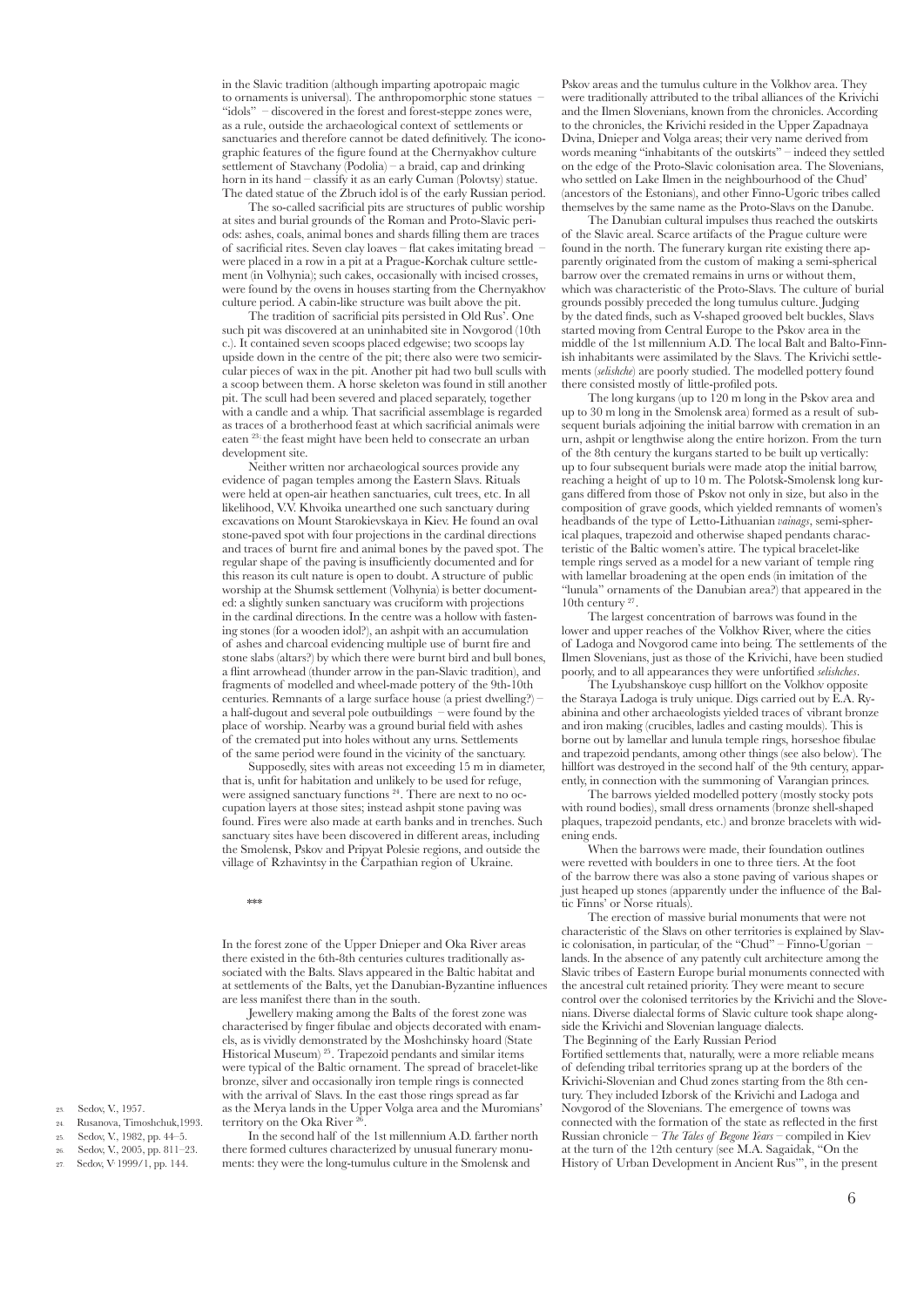publication). It is noteworthy that a 859 A.D. chronicle mentions two spheres of influence in Eastern Europe. In the north the Chud, Slovenians, Krivichi and Merya paid tribute to the Varangians, who came from across the sea (from Scandinavia); in the south the Polanians, Severians and Radimichs in the middle reaches of the Dnieper and the Vyatichi on the Oka paid tribute to the Khazars. The chronicle account is corroborated by an anonymous Arab source of the last third of the 9th century reflected in Ibn Rustah's *Records* and other Arab writings of the 10th century. They wrote of the al-Rus, who live on an island and harrass the Slavs ("al-saqaliba"), using ships to reach them; they carry them off as slaves and … sell them in Khazaria and Volga Bulgaria. Meanwhile, in the south the Slavs were laid under tribute by the Hungarians (subjects of Khazaria), who sold Slavs off as slaves on the Bosporus (in Kerch).

The presence of grave goods and structures of the Alanian-Khazar (Saltov) type in the area of the Volyntsevo culture in the middle reaches of the Dnieper and, to a lesser extent, of the Romenskaya culture (as evidenced by the mortuary monuments of the Pereshchepina and Voznesenka type with their treasure troves) bespeak the importance of their lands for the rulers of the "nomadic states". The building of stone fortresses relying on the Alanian (North Caucasus) and Byzantine traditions on the North Donets, Don and other rivers helped maintain Khazar control over the forest-steppe areas and the principal river routes. Commissioned by the Khazar Khaganate the Byzantine master builder Petrona built the Sarkel brick fortress on the Don around 840 A.D.

Khazaria's stone construction had next to no effect on the construction of defenses and its development in the Slavic lands: as before, the Slavs built earth banks and trenches for fortifications, sometimes with wooden walls. However, common economic and cultural interests had brought together the whole of Eastern and Northern Europe ever since the turn of the 9th century. Arab silver coins started to be shipped to Scandinavia by river routes at that time. Dirhems minted in different cities of the Caliphate are found in caches along the rivers of Eastern Europe, on the coast of the Baltic (Varangian) Sea and in Scandinavia. Graffiti in Norse runes and other inscriptions and drawings, including Turkic tamga-like and Russian princely markings, were often put on the coins. Oriental sources connect the inflow of silver with commercial activity of "al-Rus", who took their wares and slaves along the rivers to Khazaria. According to Ibn Khordadbeh (940-980s), they paid a tithe (tax) to the Khagan there, disembarked on the southern coast of the Caspian Sea and followed caravan routes to Baghdad or sailed the Black Sea to Constantinople. There the emperor charged them a tithe. Importantly, a sizable portion of silver was left behind at settlements along East European rivers – the Oka, the Upper Volga and the Volkhov. This means that the Russian travellers had to pay for the services of the local Slavs when plying trade routes. Apparently, the Slavs of the left-bank Dnieper got some of their silver from the Khazars. One way or another, silver ornaments were made of raw materials coming in the form of coins (cf. the aforementioned hoard at the Romenskaya hillfort of Novotroitskoye). In Scandinavia that production flourished in the era of the Vikings (9th-11th cc.), sometimes referred to as the Silver Age.

The ornamental style of the common belt fittings changed: in the 8th century the geometrical "heraldic" ornament gave way to the foliate ornament of palmettes, lotuses and so on. It had parallels both in the Iranian and in the Byzantine (Danubian) tradition. Some motifs of the animal style were revived. Things of simpler outlines replaced the earlier fibulae of fanciful zoo-anthropomorphic and similar forms. In the second half of the 8th century tiny lead-tin plaques, pendants, rosettes and other ornaments known from the Antes antiques in the Dniester area and further on among the Avars and in the Crimea, where similar plaques were sometimes made of gold, spread through the Volkhov and Chud areas  $^{28}$ 

The earliest silver hoards were mostly found both in towns, Ladoga included, and at Gorodishche outside Novgorod. Ladoga was a very old centre of trade and crafts, oriented both to East European trade and to contacts with the Baltic region. Traces of a whole crafts quarter with horn, bone, amber, bronze and, possibly, glass workshops are supposed to have been discovered in Ladoga. Among its earliest (mid-8th century) buildings is a two-chamber pier structure with a hearth. It accommodated a smithy, as is borne out by a trove of blacksmith and jeweller's tools of Norse origin totalling 26 items, including several pincers, an iron punch, a tiny jeweller's anvil, three jeweller's hammers,

chisels, jeweller's scissors, augers, wire-drawing dies and an embossing anvil.

Crucibles, a fragment of a casting mould, a tin ingot and other items indicating that a smelting furnace (?) might have been there were found next to a flagstone paved spot within that structure. The blanks and finished products discovered at the workshop included rivets used in building boats, knife blades, an arrowhead and many other things. The smith must have worked with both ferrous and non-ferrous metals. Jeweller's hammers and the iron binding of a "soft" wooden anvil for embossing and stamping 29. The assemblage had a lot of glass beads, more than a quarter of them rejects, which attests to their local production. A stone casting mould to make silver ingots as semi-products and so on, is testimony of mature jewellery making. All of the above is proof of the existence of differentiated urban crafts in Ladoga and their Pan-Baltic nature.

By the early 10th century pottery making had emerged on the basis of the local tradition – modelled pottery similar to that of the barrow culture. Numerous ornaments found in the cultural layer together with items of Norse nature were also of the local tradition, the barrow and long-tumulus culture. These included Slavic temple rings, a lunula temple ring and a stone casting mould for a three-horn lunula. A bone finial of a staff (?) with a sculpted dragon head found in one of the Ladoga mounds and a hook with a zoomorphic end 30 are all remarkable specimens of decorative and applied arts.

Ladoga was the poly-ethnic centre of a territory inhabited by the Slovenians, the Krivichi, the Finnish-speaking Chud (ornaments with "noisy" pendants were characteristic of the Finns that combined North European and Moravian traditions in its decoration. Oriental silver hoards are evidence of wealth accumulation and redistribution processes in the 8th-10th centuries. According to the chronicles, life then was not devoid of conflicts.

Under an 862 A.D. entry the chronicle reports that the local tribes expelled the Varangians beyond the sea (the Ladoga fire layer is sometimes associated with that event) and refused to pay tribute to them. The rebellious tributaries then began to "govern themselves" and "there was no truth in them": one clan rose against another. When the internecine strife was over, the former tributaries decided at a *veche* (public assembly) to call in a prince who would govern them and judge them "by law". To this end envoys were sent across the sea to one of the Varangian alliances, Rus. Three brother princes responded to the call, took "the entire Rus" along with them and came to the Slovenians, the Krivichi and the Merya who had summoned them. According to one version of the legend about the calling of the princes, Rurik, the eldest of them, first ruled in Ladoga and then built Novgorod, Truvor got Izborsk in the Krivichi land, and Sineus Beloozero in the land of the Finnish tribe called Ves (the Slovenian colonisation area).

Scholars connect the Norse burial kurgan at the Plakun *urochishche* outside Ladoga, under which Norse cremations in boats were found, among other things, with the calling of the Varangian warriors. Coins confirm the dating of those events in the chronicles: from the 860s, when passage along the East European rivers was normalized, there was an active inflow of Oriental coins to Eastern Europe and Scandinavia. The appearance of a network of towns during that period is also confirmed. Izborsk is the oldest of them; no traces dating to the 9th-century have been uncovered in Beloozero, but remnants of a 10th-century burial ground with the cremated deceased and Norse shell-like fibulae are known. In addition, objects of Norse origin have been found alongside traces of smith's and jeweller's crafts of later dating at the unfortified settlement of Krutik on the Sheksna River (a beaver hunting centre) in the vicinity of Beloozero.

Similar to Ladoga, Izborsk, founded in the 8th-9th centuries by the Krivichi, was an inter-tribal centre, whose cultural layers contain Chud and other Baltic area artifacts.

Among the finds are Oriental and Byzantine coins, including three hoards of dirhems, beads, artifacts of Norse and Pan-Baltic types, weights and parts of scales. Bronze smelting, bone carving, weaving and other crafts were the main types of activity for the Gorodishche inhabitants, who also produced ornaments, including of the Norse types. Such were the unfinished fibula, a lead finial in the form of a dragon head, a silver Valkyrie figurine  $31$ , etc.

Kiev, in the area of which rural Slavic settlements of the 6th – 8th centuries are known to have existed, too, could have had a similar history. The early history of Kiev is connected with a chronicle legend of Prophetic Oleg and Igor moving the capital from Novgorod to Kiev. Oleg, who had brought his *druzhina*

28. Two copper alloy master gages to make rectangular embossed ornamented plates or casting moulds were found in a trove of metal ingots and semi-finished and finished goods at the Lyubshanskoye hillfort (the right bank of the Volkhov River) dating to the 8th-9th cc. A similar casting mould of stone was unearthed at the Kamno hillfort outside Pskov. (See: Shcheglova, 2002, pp. 134- 50; Shcheglova, 2004, pp. 263-71). Parallels are known to have been found in early (10th c.) Novgorod deposit layers and medieval (16th-17th cc.) production complexes of Pskov. See catalogue: Staraya Ladoga, 2003.

31. Nosov, 1990, pp. 157, 122.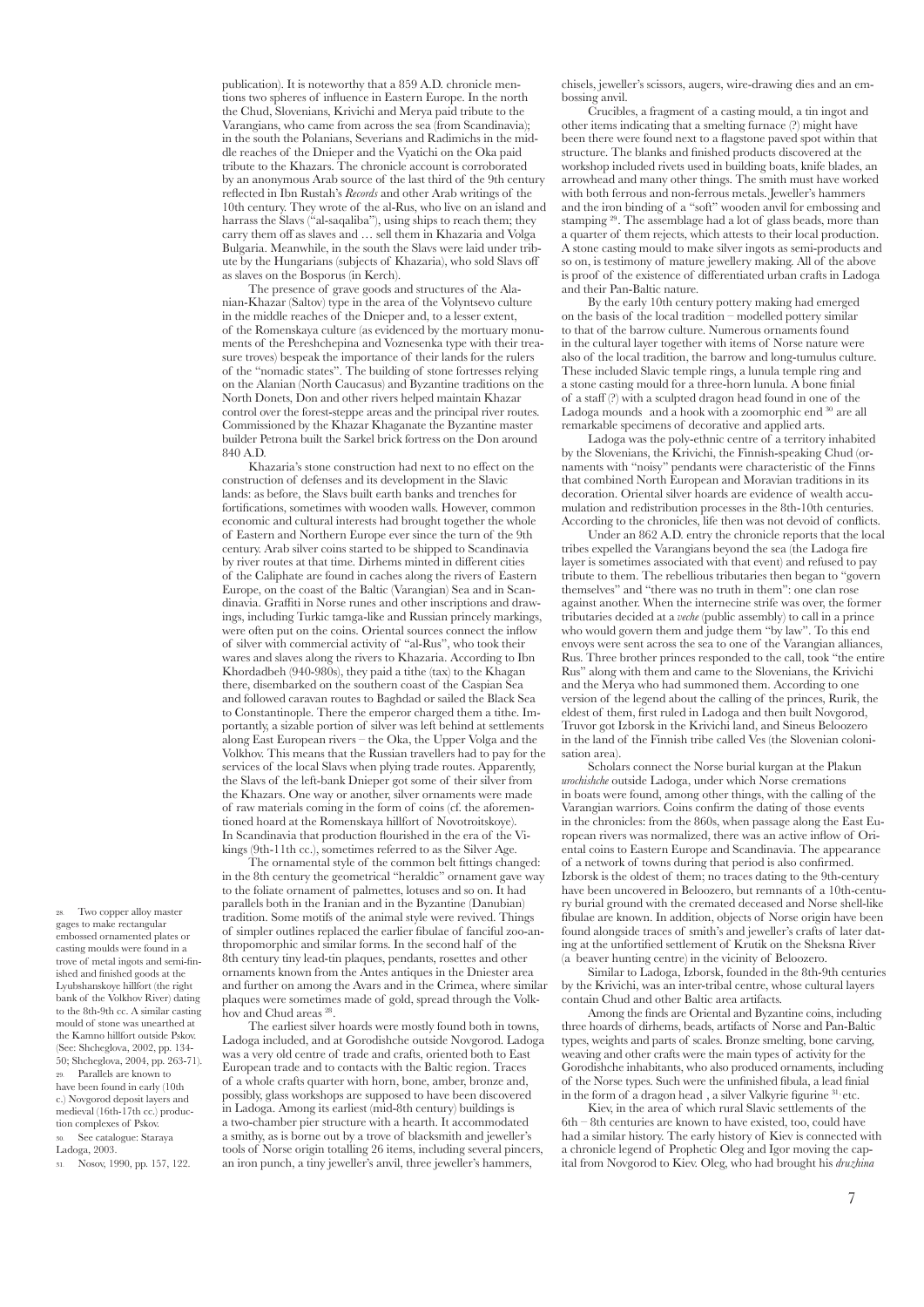of Varangians and Slovenians, referred to a Rus, proclaimed Kiev a "metropolis" – "the mother of Russian cities"

Pottery, finger and anthropomorphic fibulae and a fragment of a bronze cloisonné fibula found in the area of Kiev date from the pre-Christian period. Hundreds of kurgans, including large princely ones, were destroyed in the process of urban development. Remains of an early settlement of the 9th - 10th centuries were unearthed at the Zamkova Hora (Castle Hill) together with a cache of Oriental coins of the 8th – 10th centuries and a mould to cast dirhems (often worn as necklace pendants). The memory of *mohylas* (graves) – large kurgans of the first Kiev princes Askold and Dir – lingers on in the names of *urochishches*.

*Druzhina* grave goods provide the bulk of material for the description of the applied arts of 10th-century Kiev. The cultural layer contains objects typical of a broad area of Slavic culture. Thus, a stone mould for casting a Moravian temple ring of the Bijelo Brdo culture type is evidence of traditional contacts with the Danube area and Moravia; earrings of the Moravian Nitra type with a plate in the form of a lunula were discovered in the Monastyrek settlement outside Kiev. Significantly, the composition of the earring metal is similar to that of other Kiev wares, for which raw materials might have also been imported from Moravia (cf. a chronicle report about Prince Sviatoslav's plans to found a Rus capital on the Danube, to which all riches were supposed to flow, including silver from Moravia).

Alongside ornaments of the Pan-Slavic type, Norse male and female accoutrements featured prominently in the ruling elite culture of the emergent Old Rus state. For instance, Moravian granulation work pendants combined in a woman's dress with a silver Norse fibula, the massive ring of which has three beads and round gold mounts fixed by gold joint-pins, were found in Kievan *druzhina* chamber tomb No. 112.

Objects with Oriental motifs were another component of the *druzhina* culture. A 10th-century Kievan workshop, the remnants of which were unearthed at Podol, made belt fittings for members of the Kievan *druzhina*; a fragment of an inscription has been discovered on a mould for casting belt plaques .

To judge by the found casting moulds, ball-shaped buttons with a loop produced in Kiev were a characteristic detail of the Russian *druzhina* costume: bronze with a higher content of antimony, bismuth and other metals was also used to make belt and bridle ornaments. Kievan casting moulds were amassed in a jeweller's workshop of the turn of the 11th century excavated in 1981 at the Starokievska Hora. The workshop could have been connected with the ducal palace structure ensemble (the nearby vestiges of a stone structure are thought to be the palace of Princess Olga<sup>33</sup>

Products of Kievan jewellers' are regularly found among the grave goods of the *druzhina* kurgans of a vast region encompassing, in addition to the Kievan Right Bank, the Chernigov (Severian) Left Bank, that is, the lands that Oleg with his Varangians and Slovenians conquered after having settled in Kiev. That area in the middle reaches of the Dnieper, which had paid tribute to the Khazars before Oleg's ascent and which came to be referred to in the chronicles as the land of the Rus, was the domain of the Kievan prince. Judging by the grave goods, the uniform *druzhina* culture spread throughout that area.

The Kievan chamber tombs with female internments are the most representative assemblages of the Old Russian *druzhina* costume and jewellery of the mid-10th century. The goods found in chamber tomb No. 124 include paired Norse shell-like fibulae (the ongoing Germanic tradition of wearing paired fastenings); gilt bronze with a cast openwork mount ("shell") between five conical projections; a pair of Slavic silver temple rings of the so-called Volhynia type with three hollow drop beads decorated with granulation work; a necklace of various beads; a silver pendant and two Byzantine silver coins with a suspension eye. A bronze cross with equal arms was also part of that necklace. Chamber tomb No. 125 also contained paired shell-like fibulae; four silver and gold wire earrings with inset rock crystal beads; a necklace of glass and paste beads; a dirhem pendant with an eye; and finally, two silver crosses with equal arms and widening ends. Characteristically, the two burials date from the time of the rule of Princess Olga, who together with her retinue visited Constantinople, where she was baptised under Constantine VII (one of the coins in the necklace from chamber tomb No. 124 was minted under that emperor).

32. Chronicle entry under 882 A.D. (see: Complete Collection of Russian Chronicles, 1998, vol. 2, clm. 17).

33. Kharlamov, 1985.

Similar grave goods mixing different traditions, including Christian, are known to have been found at major early Russian settlements and communication hubs where *druzhinas* were stationed: in Gnezdovo on the Upper Dnieper, Timerevo on the Upper Volga and Pskov.

 Uniform cultural development trends, including those connected with the spread of Christianity before the official baptism of Rus under Prince Vladimir, took shape on the route "from the Varangians to the Greeks" in the land of Rus (middle reaches of the Dnieper) in the 10th century. Alongside the then dominant pagan cremation there existed the rite of internment in a grave with the head oriented westward and occasionally with pectoral crosses and scarce grave goods, including simple wire temple rings and so on. *Druzhina* burials with an assortment of arms, occasionally with a bridled horse at the feet and a woman slave buried next to her master, and opulent grave goods were the richest complexes. In the second half of the 10th century such chamber graves under kurgans could contain both cremated and inhumed deceased. The so-called large kurgans with specific rites and grave goods stand out from among the 10th-century Russian *druzhina* necropolis. Their mounds up to 10 m high were made in two stages: the primary earth bank was covered by a "clay cap" that retained its semi-spherical shape, preventing it from crumbling. Chernigov and Gnezdovo are known to have such kurgans (including the biggest ones – Chernaya Mohyla (Black Grave) and Gulbishche (Ambulatory), which have not survived in Kiev. The closest parallels are known in Sweden (including on the royal estate of Adelsö next to the key Swedish center of Birka on Lake Mälaren on the route from "the Varangians to the Greeks"). Under a large kurgan there is, as a rule, a double ship cremation (a warrior and a woman), horse and other animal sacrificial remains, arms sets and funeral feast goods.

 B.A. Rybakov, who studied the Black Grave field excavation papers (1870s), suggested that the local pyre had had the form of an otherworld house; however when grave goods were sorted out large ship rivets were found – the ship had been installed on a rectangular pyre, which tallied with the description of ship cremation in an account by the Arab author Ahmad ibn Fadlan (920s), who witnessed the rite in Volga Bulgaria.

The kurgan is about 11 m high, has a base diameter of about 40 m, a circumference of 125 m and a 7 m wide trench. The pyre was built on the initial sand bank  $(1 - 1.5 \text{ m} \text{ high and})$  $10 - 15$  m in diameter). Judging by the arrangement of goods, B.A. Rybakov supposed that there had been three corpses on the pyre – an adult warrior, a woman (to his right) and a warrior youth (between them), their heads pointing westwards. To the left of the adult warrior was a heap of arms, including two swords of the second half of the 10th century. The gilt silver handle of one of them, with the guard bent downwards, is engraved with a foliate scroll pattern in a loop-like framing. When the fused mass of iron objects was being restored, fragments of at least three more swords were discovered. The site also yielded a sabre, a spear (ten spearheads have been found at the pyre), bits of chainmail (three coats of mail with decorative fringes of woven copper rings have been found at Black Grave), remnants of a wooden shield with a bronze cover fixed by iron rivets. Two bridled horses had been laid at the feet of the warrior: horse bones, bit rings, two pairs of round stirrups and two conical helmets have been found. Arms are represented by a battle axe, arrows, evidently in a quiver (12 arrowheads), of which iron mounts have survived, and one-edged Norse scramasax knife. An iron vessel with burnt ram bones, a bronze brazier with coals and a bronze vessel with ram ankle-bones for knuckle-bones were found in the eastern part of the pyre (at the feet of the deceased?). The western part was occupied by iron hoop-shaped binding and wooden bucket handles (a dozen of buckets). The work implements consisted of an adze (in the heap of arms) and chisels; ten sickles were at the feet of the woman, together with bones of a bull or a cow and grass seeds. A lock and keys found there may be connected with the pagan ritual of "locking up" the deceased at the place of burial. Of women's accoutrements there have survived one-bead temple rings, broken pieces of bone combs, a clay spindle whorl and two awls, one bronze and the other bone. Two clay wheel-made pots had a linear ornament. Also found at the pyre were five knives, including with bone handles; whetstones; belt rings and bronze belt tips; dice; semi-spherical gaming bone figurines; and a bronze barrel-like weight. A gold Byzantine coin of 945-959 A.D. found at the pyre makes it possible to date the construction of the kurgan the 960s.

Upon the cremation the two helmets, coats of mail with fused bones and two scramasax knives were extracted from the pyre. Then another mound was made to the height of about 7 m, atop of which the remains of the deceased were put together with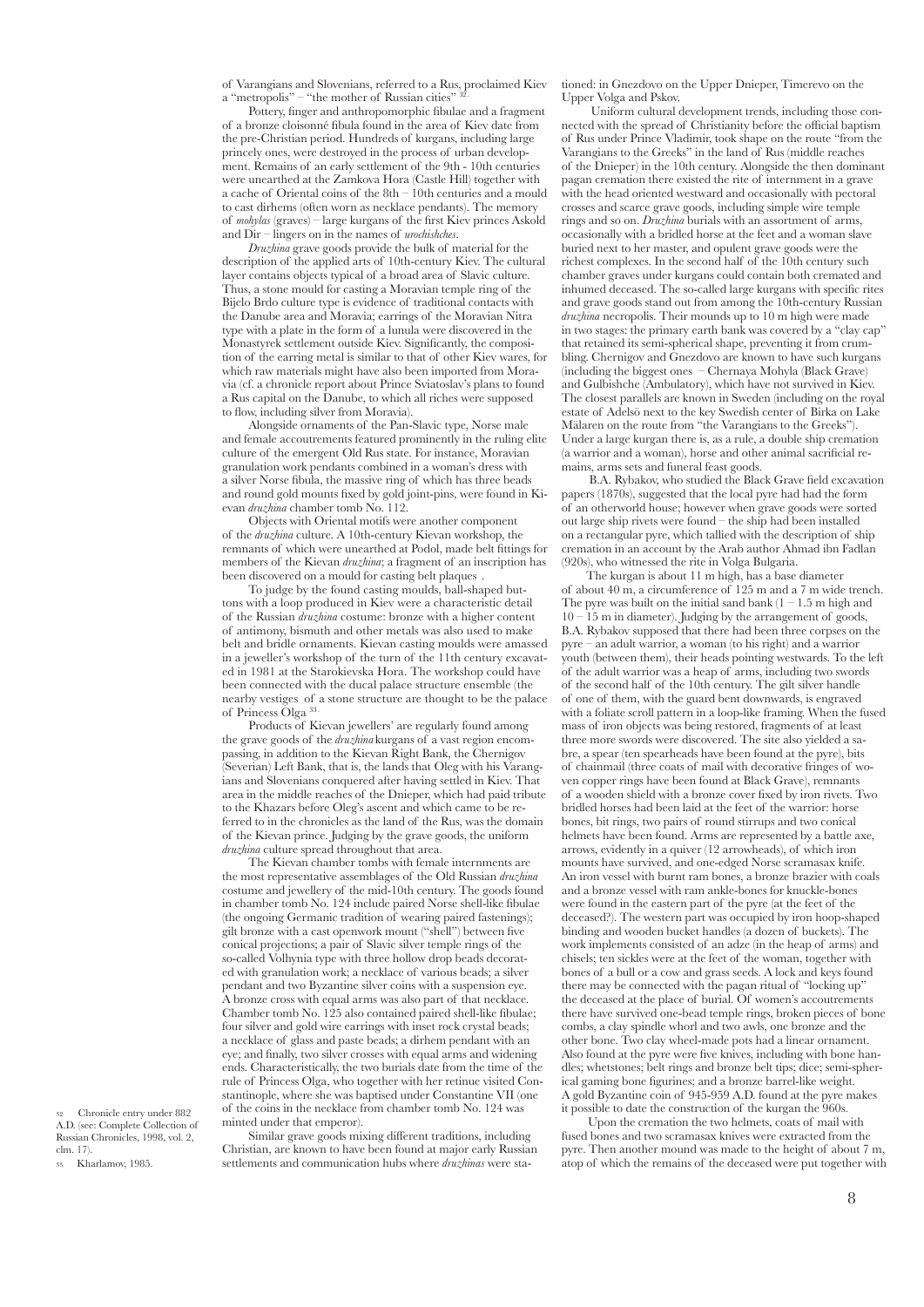the armour removed from the pyre. To these were added two rhytons, a bronze statuette of a seated Norse god .

Old Norse pagan poems shed light on ritual symbolism. In *Elder Edda* Thor is capable of cooking goats harnessed to his chariot in a cauldron, while preserving their skins and bones intact, and then the goats come back alive (the statuette of a seated god touching his beard from Black Grave and the bearded mask from Gnezdovo evidently represent the thunderer god: the beard is his characteristic attribute); a similar cauldron crops up in the description of Valhalla, the Norse hall of the slain: there a boar is cooked for the dead who fall in battle and become adopted sons of Odin, the Allfather of Norse gods. His men spend time in battle and feasts, and those slain are brought back to life to attend Odin's feast, for which the boar is likewise brought back to life. Feasts were a typical feature of both Norse and Old Rus warrior way of life: it is not by chance that large barrows contained ritual cauldrons that were thought to be always full of food, and also feast sets (rhytons and so on). The initial Black Grave mound with a cauldron and armour at its top served as an afterlife abode of the type of Valhalle, the walls of which were bedecked with armour.

The large kurgans are traditionally ascribed to Old Rus princes. Indeed, a princely "Rus clan" of Norse descent ruled in Old Rus and its representatives had to be in control of the main trade routes, above all the route from the Varangians to the Greeks. The biggest commercial and crafts centre of Rus on that route, the Gnezdovo settlement, was founded 12 km south of Smolensk at the place where the Volkhov water system meets that of the Dnieper on the way from Scandinavia and Novgorod to Kiev and Constantinople [3434]. The settlement consisted of a hillfort, rural settlements and eight kurgan clusters. Gnezdovo had appeared by the 10th century and ceased to exist in the early 11th century. Its appearance is tied to the emergence of the trading axis of the Old Rus state, Oleg's getting hold of Kiev and putting the "upper" lands of the Krivichi (in whose area Gnezdovo and Smolensk were located), the Slovenians and the Merya under tribute.

Gnezdovo began to be studied after a rich hoard of silver ornaments and several coins had been found there in 1867. A settlement area of over 5,000 sq m and some 1,500 kurgans were excavated, and seven 10th century hoards were found; at least four hoards were unearthed in the rural settlement area.

The hillfort occupied 1.1 hectare in the central part of the complex on the left bank of the Svinets River, and the surrounding rural settlements spread over 17.5 hectares on both banks of the stream. The cultural layer brimmed with pottery shards, whereas fragments of modelled pottery were scarce. The finds included numerous beads, mostly of Byzantine glass, bronze and silver ornaments and costume details, household utensils, tools, arms and armour, as well as Byzantine and Arab coins of the 8th – 10th centuries,

The large Gnezdovo treasure trove – a chance find of an assemblage of ornaments and coin silver – included 20 coins (Byzantine, Anglo-Saxon, Iranian – Sasanian dirhems – and even an Indian coin turned into a pendant). The trove was dated mid-10th century on the basis of the coins. The ornaments are conventionally categorised as Old Russian and imported. The former are represented by four torcs made of three double twisted rods with tied-up ends; 10 big and small lunulae with granulation work; two granulation work pendants with a small soldered hemisphere in the centre; two cast pendants with foliate design and a human figure between two birds; a cast belt buckle with a foliate design turned into a pendant; bracelet-like temple rings with tied-up ends; and 32 hollow silver beads with filigree ornament (different for every bead). The imported ornaments include a large hollow torc with overlapping ends terminating in ribbed rosettes; two bronze Norse shell-like fibulae; two cast round Norse fibulae with a twined ornament and four sculpted figurines of stags (rhombic pendants are attached to one of the fibula); 19 cast openwork gilt pendants in the Norse animal style; a cast mask – a bearded face under a visor , as a rule, of Khazar and Volga Bulgarian provenance. And, finally, the reliquary boxes were widespread among the Western Slavs, including in Moravia. It is not clear whether the trove belonged to a jeweller who was ready to use it as raw material (coins included) or whether its items formed part of a female Gnezdovo resident costume. Similar sets of pendants are characteristic of necklaces found in Gnezdovo burials.

The kurgan clusters were located on both banks of the Dnieper. Most of the kurgans are  $1.0 - 1.5$  m high and hemispherical in shape; rectangular mounds are quite rare. Cremation was the prevalent funerary rite at Gnezdovo. Inhumation in grave pits and burial chambers, occasionally with special wooden structures inside, accounted for a small group of burials. Among the finds were arms, such as arrows, spears, axes, swords, scramasaxes, helmets and coats of mail; ornaments and accoutrements, including fibulae, pendants, temple rings, glass and stone beads, rings, buckles and belt fittings; household utensils; pagan amulets — torcs with Thor hammer-pendants, miniature representations of arms, etc.; and trading implements and Byzantine and Arab coins. Apparently, there were also some ship burials, to judge by the boat rivets found at pyres. Of greatest importance among the finds is an early inscription in Russian on an earthen pot from kurgan 13 of the early 10th century (ship burial).

It was primarily pottery (including wheel-made vessels that were close to Moravia culture type and spread by the mid-10th century) that bears evidence of the development of the Slavic cultural tradition in Gnezdovo. Finger-ring-shaped temple rings were found in several kurgans with inhumation burials, their ritual and grave goods similar to those in the middle reaches of the Dnieper. Individual finds of Baltic things were made in the settlements' cultural layer. Also found were things of Norse origin (ship fittings, iron torcs, some types of fibulae and other ornaments), West European swords (with Norse handles), Byzantine glass beads, coins and glazed pottery, as well as rich clothing. The type of temple rings, certain arms and the nature of wheel-made pottery suggest Moravian contacts.

In the second half of the 10th century the settlement saw vigorous activity, as is borne out by the expanded area under the rural settlements and the growing number of kurgans. There undoubtedly local crafts at the settlement, where Norse type wares were also made. Finds made at one of the structures give an idea of local jewellery making and include a copper mould to make semi-spherical rosettes, shell-like fibulae, etc.; a stone mould for casting temple rings of Nitra type originating from Moravia; a Norse charm in the form of a valkyrie made of sheet silver, and so on. Also found were fragments of split clay moulds for casting Norse shell-like and trefoil fibulae 35.

With the development of a network of cities in the 11th century Gnezdovo lost its importance and gradually shrank to a small fortress and, eventually, a village. In the 10th century multi-ethnic traditions of crafts were spread in the 10th century by itinerant artisans, who, apparently, belonged to an organisation servicing the needs of the Old Rus *druzhina*. The mortuary complexes with jeweller's tools, casting moulds and so on are attributed to them (in Lopin outside Smolensk, Shestovica (Shestovitsa) outside Chernigov, Peresopnica (Peresopnitsa) in Volhynia and Mikhailovskoye in the Upper Volga area)<sup>3</sup>

Among the multitude of artefacts found by archaeologists in the area of Slavic settlements in the  $6th - 10th$  centuries, some items stand out for their especially smart forms and rich decorative elements, both ornamental and theme-related. With a rare exception, there are no monumental relics among them: practically all of the handicrafts mentioned above are of small size. Ornamental motifs predominate in their decoration; the rare theme motifs – zoomorphic, including of the Norse animal style, the "gripping beast" and such like, and anthropomorphic amulets in the form of a valkyrie or human figure between two birds or animals – are incorporated in ornamental compositions. Representations on the chape of a large rhyton from the Black Grave sacrificial complex (State Historical Museum) are thought to be the earliest theme scene in Russian art. The gilt silver mountings along the mouth of the rhyton were stamped, engraved and nielloed. Their foliate ornament – entwined gilt palmettes against a silver background – is close to the 10th-century Hungarian decorative style  $37$ . The gilt background, against which the figures of animals and archers are stamped in flat relief is punched (as in Sasanian silver vessels) 38. The rhyton mounting rim is decorated with ten nielloed palmettes replicating the belt plaque motifs – a decorative technique characteristic of Khazar ceremonial vessels.

The large rhyton has a multi-part stamped, nielloed and gilt composition with representations of two gryphons whose interlaced tails form a shape reminiscent of the palmette. The master craftsman replicated in it the pattern of a heraldic composition combining paired motifs – two gryphons (a similar motif is on the granulation work pendant from the Gnezdovo trove), two archers between two birds, and two tailed monsters tearing at each other, which likewise form a palmette-type motif . Already I.I. Tolstoi and N.P. Kondakov pointed out that that type of representations

34. See: *Put' iz Varyag* (The Route from the Varangians), 1996. 35. For a general description of

jewellery making in Gnezdovo see: Eniosova, 1999. 36. Eniosova, Nefedov, 1999,

pp. 54-63.

The Hungarian style foliate ornament on the chape of one of them has a parallel in the decoration of the so-called Charlemagne sabre.

38. Bowls from the Afanasievsky hoard on the Kama (second half of the 8th – first half of the 9th cc.).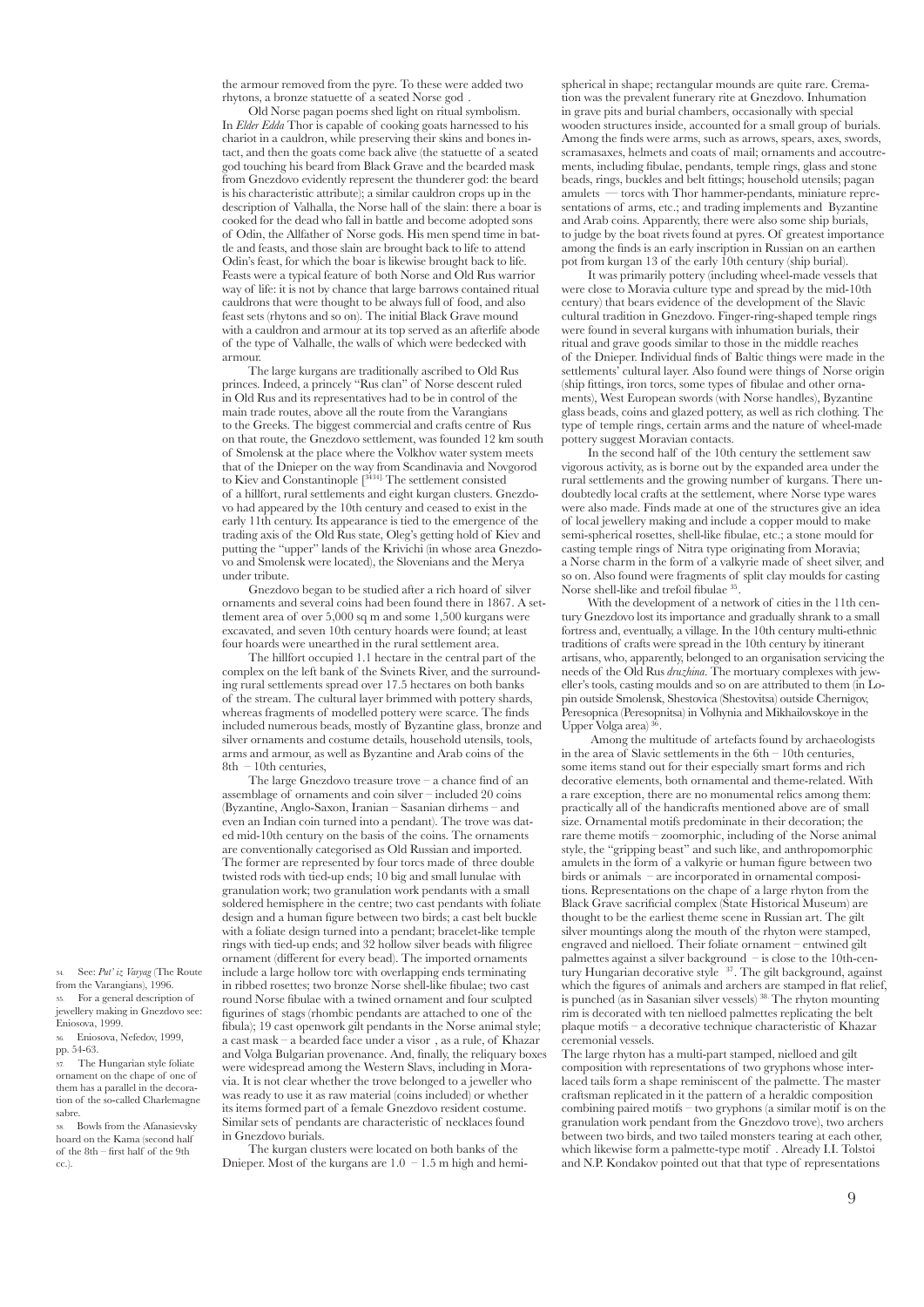traceable to ancient prototypes are executed in the traditions of the "Greco-Oriental animal style"

The interlaced foliate ornament relates the gryphon representation to the neighbouring images of a beast showing its teeth and an eagle. Under the legs of the eagle and the gryphon are representations of small animals in which one can guess hares. The motif of a hare mauled by a predator bird is traditional for the Greco-Oriental animal style. The composition gravitating to ornamentalism and regularity is characteristically asymmetrical: the gryphon is "connected" with the bird on the one side and a predatory animal of the other.

The archers are between two birds – the rooster (domestic/ earthly) and the eagle (heaven's predator). At first glance, the birds are the targets. However, the arrows do not hit the "targets"; conversely, three arrows are flying by and one is directed at the shooting archer <sup>40</sup>. The other archer, with the back of his head facing the viewer, has his hair braided. Many-figured compositions similar to that on the rhyton mounting are known from other artefacts close in time, including the Byzantine hunting "horn of Lehel". In it, the Byzantine master bone-carver reproduced deer and lion hunting scenes traditional for Eurasian art; a deer mauled by a predatory bird; beasts locked in combat; a predatory bird in the centre of a composition between two gryphons and so on. These motifs are believed to convey mostly circus scenes. Neither functionally nor stylistically can the hunting horn be seen as a direct parallel to the Black Grave rhyton, yet the typological similarity of individual pictorial motifs makes it possible to regard it as a likely model clumsily copied by a craftsman of the time of Prince Sviatoslav 41.

Archery scenes – the so-called heaven hunt motifs believed to go back to "primitive" Eurasian cosmogonic myths about a hunter following a heavenly deer and so on – form part of the representations of royal hunt in Sasanian art, which had a tremendous impact on the art of the Eurasian steppes, Khazaria included. Among the well-known examples are scenes of a lion hunt on a gilt silver scoop from Kotsky Gorodok (Khanty-Mansi National District) and hunting scenes with palmettes between them on a Khazar scoop from the Kip-III burial ground (Irtysh area) 42. On the Kotsky scoop a hunter with braided hair is fighting a character whose hair is tied with a band (according to a description of a Turkic kagan left by the 6th-century Chinese author Xuanzang (Hsuan-tsang), he is accompanied by nobles with braided hair)<sup>43</sup>. The meaning of the opposition lies in the mythological motif of "the golden branch", which was popular among the Turkic tribes and the Khazars: the kagan has a co-ruler and rival among his nobles, who kills the kagan when he grows old and is found incapable of governing. Typologically the scoop is also close to the Chernigov rhyton because the composition on the mounting is segmented by palmettes executed in the style of Saltov belt plaques<sup>44.</sup>

One of the archers on the Chernigov rhyton also has his hair braided. Consequently, here too the archery motif is treated not merely as a hunting scene, but as a contest. The other archer is evidently being defeated: the arrow aims at the back of his head <sup>45</sup>. The combat motif is known in the art of the Eurasian steppes already from the Scythian period (Kul-Oba archers) and has parallels in Achaemenid art (a cylinder from the National Library of Paris). A comparison can be drawn between the representations of the two central characters with different hairdos on the pectoral of the 4th century B.C. from the Tolstaya Mogila (Fat Grave) and the representation of two Scythians, one of whom has braided hair (Kiev) 46. The closest parallel is found in the motifs of Khazar belt plaques from a barrow in the Ingul River basin: a bearded old man with loose hair held by a band is shown in the centre of a fastener; the plaques show young men with their hair tucked in a bun at the back of the head 47. On the aforementioned Grinev mounting the embrace of the characters – one with loose and the other with braided hair – is a symbol of a "holy marriage". It is noteworthy that the Achaemenid cylinder with the scene of a "Scythian" archer combat becoming a hand-to-hand flight has in the centre of the composition a winged creature that is usually interpreted as a symbol of "farn" – the regal charisma. The combat motif therefore signifies the victory of the holy king piercing his enemy with a sword.

In all likelihood, the scene of two warriors in combat is a symbolically important motif in the art of Khazaria (in a broad sense, including Bulgarian and other parallels), despite the scarcity of such compositions known so far. For instance, two jousting horsemen are represented on the so-called reliquary

found outside the village of Mayaki 48: the spearman hits his foe, who drops his sword. The composition also includes representations of a bird (falcon?) above the winner's shoulder (cf. Iranian ideas of "farn" as a bird) and a snake behind the loser's back, which is important for understanding the symbolism of the scene as a whole. This "zoomorphic code" also brings to mind the composition of the Chernigov rhyton, in which a predatory bird is shown before an archer with braided hair and a rooster (earthly domestic bird) behind the loser's back. The universal cosmological meaning of such subjects is clearly opposition and struggle between the heaven above and the earthly world below 49. The composition on the rhyton, however, looks more complex.

The steppe "Khazar" culture spread along the left-bank Dnieper from the Volyntsevo period (the 8th century). The use of a "Khazar" theme in the design of Old Russian princely ritual vessels of Chernigov was only natural: the Severian land of Chernigov had long paid tribute to the Khazars, the Chernigov princes had received Khazarian land (Tmutarakan) as their crown domain and, last but not least, the early Russian princes up to Yaroslav the Wise in the 11th century had aspired to the Khazar "imperial" title of kagan.

Different elements coexisted in the costume of the members of the prince's troop: ornaments of Norse origin were used alongside Khazar belts and horse trappings (including masks of South Siberian – Minusinsk – origin, as is borne out by their finds in Novgorod and Gnezdovo), a nomad lance and so on; woman's costume could mix Norse shell-like or otherwise shaped fibulae with Slavic temple rings and earrings, as well as similar accoutrements of Byzantine origin. It is noteworthy that rectangular mountings on the two rhytons are decorated with rectangular palmettes and have parallels in the design of five paired rectangular silver and gilded caftan buckles from the large Gulbishche kurgan (also found there were Saltov plaques and other details of a nomad's belt); similar buckles were found in the Old Russian town of Uglich in the Upper Volga region, at Iskorosten' in the middle reaches of the Dnieper and elsewhere.

 It can be surmised that the accoutrements found in the fortified settlements on the route from the Varangians to the Greeks and along the Volga reflected the synthesis of diverse influences characteristic of an emergent civilisation rather than the syncretism of a "barbarian culture" 50.

Norse motifs also influenced emergent Old Russian art through anthropomorphic charms and Norse gods. These included the seated idol from the Black Grave mentioned above and the "valkyrie" statuettes found at the Rurikovo *gorodishche* (a valkyrie casting mould has been found in Ladoga) and at Gnezdovo.

Also characteristic are unique figurines of the so-called Viking, which are bronze relief casts, evidently from the same mould: one was found outside the town of Novy Bykhov on the right-bank Dniepre, another at the Daugmal hillfort in the Zapadnaya Dvina estuary, on the rivers of the Eastern route as Rus' and Eastern Europe were referred to in sagas. The figurines represent a walking bearded warrior with a belted sword, whose hilt has a Norse ornament; the warrior's left arm is thrust forward and in his right hand he holds a helical ring behind his back .

Although there are no exact parallels to these bronze figurines in Scandinavia (or elsewhere), the motif of warriors carrying rings in their hands is typical of Norse art, Gotland memorial (picture) stones (stelae) in particular. Their cult compositions (dated ca. 800-1000) with scenes of the slain warrior triumphantly entering the Valhalla (pagan warrior heaven), ring in hand, have prototypes in Roman art in the representations of victors with wreathes. The hero is welcomed by a valkyrie with a drinking horn – representations on stone are typologically close to the cast valkyrie figurines. In the Norse tradition itself, however, rings are a sacred object and symbol of unbreakable oath (betrothal) to the chieftain, and in the scenes of entering the Valhalla to join Odin, the ruler of that warrior heaven, who assembles an army of slain heroes in his afterlife hall. That motif might have been adopted by Old Rus. Its 944 treaty with the Greeks reads, "non-Christian Rus shall lay down its shields and naked swords, *rings* and other arms and pledge everything" 51

In addition to the Gotland parallels, the East European figurines of the so-called Viking have more precise parallels in Old Norse art from the point of view of both style and chronology. Parallels with the belted sword of the "Vikings" have been found in representations on runestones of the first half of the 9th century in Röke, Sweden. A runestone of the first half of the 11th century from Drävle (Uppland, Sweden) belongs with the same group of pictorial themes: they share a common motif of the main

39. Russian Relics in Art Monuments, 1897, p. 14. B.A. Rybakov found a

parallel to the motif of an archer being struck by his own arrows in Russian folklore (*bylina* about Ivan Godinovich). In it Koshchei carrying away Ivan's beloved takes a shot at the "raven", the prophetic bird, but the arrow hits the evil-monger himself. If the human figurines are seen as representing a couple – a man and a woman – the motif interpretation can multiply indefinitely from ravishing onwards. Rybakov also suggested an ancient "calendar" interpretation variety as Persephone being carried off by Hades (see: Rybakov, 1949, pp. 47-50). However, the absence of the main character – Ivan – from the composition remains unaccounted for in the former interpretation; furthermore, the archer with a braid has no arrows: perhaps it is the arrow shot by him that has hit the other archer.

41. . Shcheglova, 1997, pp. 246–57.

42. . Flerova, 2001, p. 98.

 $43.$  Foniakova, 2003, pp. 45–8. 44. . A Sasanian silver scoop from the Podgornensky kurgans (Don area, 7th c.), on which hunting scenes (an archer shooting at a lion and a dismounted hero fighting a bear) are separated with tree motifs, dates from an earlier period. Tanais Archaeological Reserve Museum.

45. . A close pictorial motif of two archers hunting a wild mountain goat is known from the petroglyphs of Zhaltyrak-Tash (Aktai) of medieval (Turkic) times. The solar sign in the composition invokes the celestial sphere; the archers have different hairdos. However, overall the composition differs from the scenes on the vessels: the hunters are shooting in the same rather than opposite directions.

46. Mozolevskii, 1979, p. 87. 47. Bokii, Pletneva, 1988, pp. 99–116.

48. Pletneva, 2000, Fig. 124.

49. Cf. Flerova, 2001. 50. See "The Route from the

Varangians" exhibition catalogue, 1996.

51. Complete Collection of Russian Chronicles, 1997, vol. 1, clm. 53.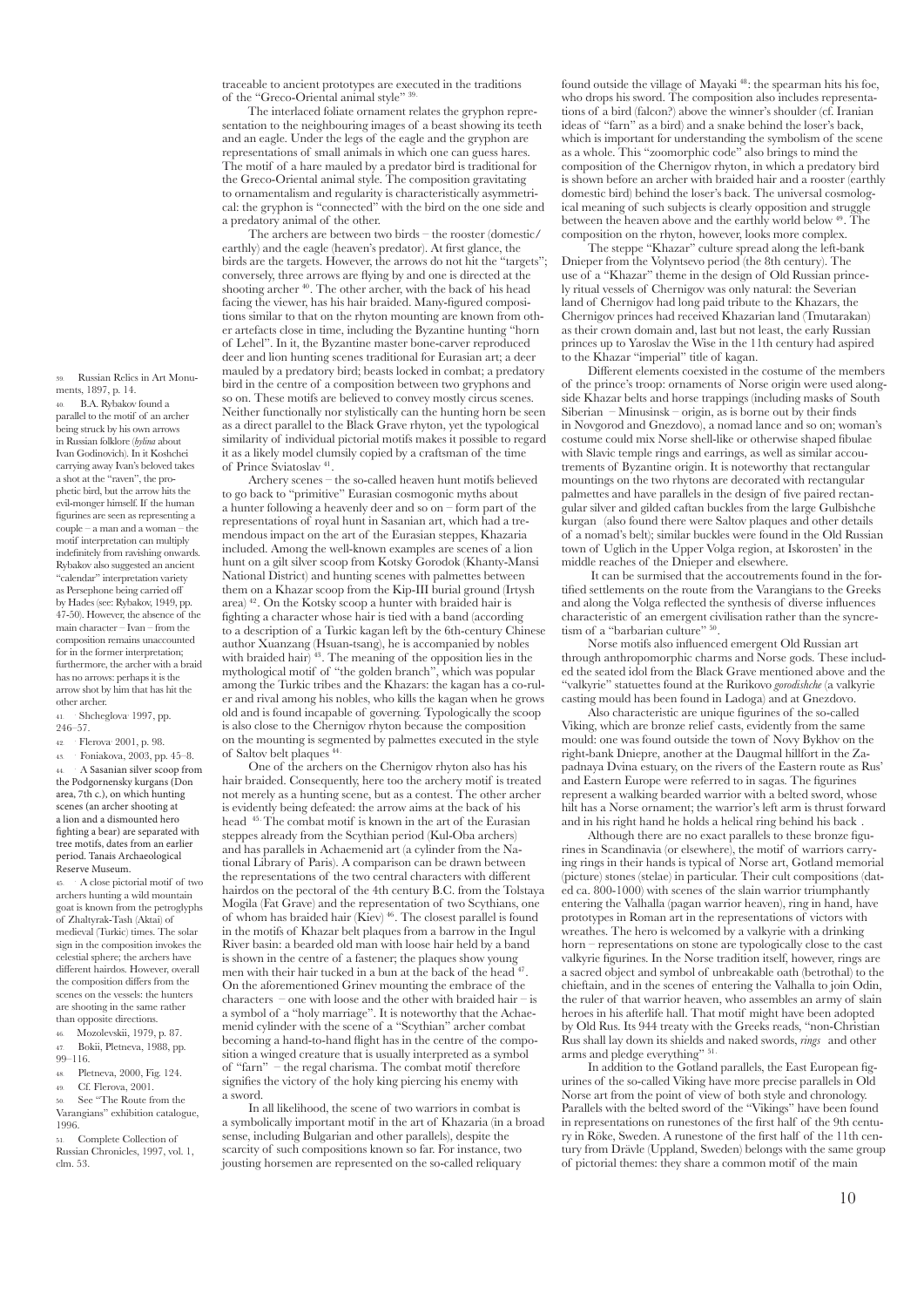heroic deed of Sigurd stabbing the dragon Fafnir with his sword, Gram. A flowering cross is in the centre of the composition, above which Sigurd performs his exploit, and on the sides of the upper branch is a running man with his left arm extended and a ring in his right hand, and a woman with a drinking horn <sup>52</sup>

According to legend, the person with the ring is Andvari, a dwarf who was the first owner of the Niflung gold: the cunning god Loki forced him to relinquish all treasures that Andvari had hidden in the rock, including the magic ring which he held especially dear – like the Draupnir ring of Odin, it could restore the dwarf 's riches. Therefore Andvari cursed his wealth. However, the composition on the Drävle runestone obviously has to do not with Andvari but with Sigurd himself, the new master of the ring and of the treasure he got by stabbing the dragon guarding them. In addition to the ring, the "Viking" also has the belted sword, another Sigurd attribute 53.

The picture of a woman's figure meeting the hero with a rhyton in hand is known not only from Norse pictorial art as represented by the selfsame Gotland stones, but also from eddic poems (and Skaldic poetry). "With wine valkyries greet the chieftain" 54 is also a scene related to the arrival of the hero at the Valhalla.The Drävle runestone character and the "Vikings" of the Dnieper and the Daugava have their arms stretched out as if ready to accept the rhyton. It is not accidental that the Novy Bykhov figurine was found in a barrow, possibly in a special casket by the left arm of the deceased: the amulet was supposed to serve as a "pass" to heaven.

The composition of the hero's meeting on the Uppland runestone and the Gotland stelae also has parallels in the Norse applied arts of the 6th-9th centuries, including votive golden plaques with stamped pictures of meeting and embracing couples, of which scenes with a woman holding a branch (rather than a rhyton) in her hand are closest to our theme. The scenes convey the subject of a holy marriage (hieros gamos), a universal ritual myth an epic variety of which can been seen in the marriage of the hero (Sigurd included ) to a valkyrie. An early variety of such composition is a scene on the 5th-century gold bracteate from Vikena (Norway), in which a woman holding a branch (or a small tree) is facing a man holding a ring behind his back. On the other side of the bracteate the hero is shown riding a horse and with a lance (?) and shield (the same motifs of holy marriage and a rider with a shield are reproduced on the already mentioned sword scabbard mounting from Grinev); individual motifs on the bracteate and the mounting may convey some epic subject. In general, owing to these Norse parallels the individual and seemingly isolated amulet figurines (Vikings and valkyries) found at diverse archaeological sites of Eastern Europe fit into a single subject scheme.

The branch or small tree in the "holy marriage" composition brings to mind the wedding tree that is traditional for many European peoples. True, the tree also epitomizes the world axis, just as the flowering cross on the Drävle runestone, but the world tree was at the centre of most of the mythological or epical subjects in the archaic period. Meanwhile, the female character on the bracteate has in her hand an object that must have been seen as a symbol no less meaningful than the ring in the hand of the male figure. It can be surmised to be a spindle, a typical attribute of the goddesses (spirits) of fate, the Nornir, Disir and Valkyrja, such as Sigrdrifa (Brynhild) in the epic poem of Volsungs-Nibelungs.Another problem that links the amulets from the "Eastern route" with the Drävle runestone has to do with the existence of subjects and even cult objects of the pagan period in Northern and Eastern Europe after it had embraced Christianity 55. This problem does not boil down to the mechanistically interpreted phenomenon of dual faith. The Volsungs Saga motifs, above all Sigurd's exploits, were popular in Norse Christian art, including in Norwegian church decoration. The Drävle runestone erected by the sons in honour of their father (according to the inscription) was at the same time a Christian monument as is attested by the cross in the centre. Apparently, the exploits of the Norse pagan hero Sigurd, just as those of Siegfried in the chivalrous *Song of the Nibelungs* in German art, were not univocally considered as contradicting the new ideas of Christiandom of the early medieval period. Significantly, both the Novy Bykhov amulet and the runestone scenes were connected with the funerary cult and the fate of the deceased. Sigurd could not have been a guide to the Valhalla: the main Norse epic hero had to go to the underworld because he was not slain in battle, but treacherously killed. Yet, Sigurd attained what in the Viking Age was valued most, that is, posthumous glory, and

his image, as well as the Viking figurines, became a symbol for that period of the downfall of traditions<sup>5</sup>

The tendency of correlating various motifs of decorative art with characters known from written monuments of different traditions, which is common in archaeological writings, is not quite justified. For instance, the motif with the anthropomorphic figure in the centre flanked by two birds – in the decoration of steels from the Kama area and Kiev and a pendant from the Vladimir kurgans and Gnezdovo – is correlated with the Norse myth of Odin and the ravens, his two messengers. The finial from Ladoga and other objects match that interpretation. The symmetrical decorative motif of a human between two birds (two animals, etc.) in itself is, importantly, a universal (it is encountered, for instance, in finger fibulae) 57. According to the Norse tradition, Odin is "asymmetrical" – he is blind in one eye and this "marker" has to be taken into account when interpreting an anthropomorphic character.

The so-called war axe of Andrei Bogoliubsky, a well-known piece of Old Rus' decorative and smith's work dating from the first half of the 11th century, is connected with the Volsungs Saga motifs (which became a medieval "itinerant theme" (stockin-trade) borrowed, among others, by the German *Song of the Nibelungs*). In form it is an Oriental (Volga Bulgarian) hatchet with the common motif of two birds by the tree on one side of the blade and the Norse motif of a dragon stabbed by the sword on the other: copper cladding and damascene work were used to make the pictures . The outlines of the stabbed dragon look like the Slavonic/Cyrillic letter A; there is no representation of Sigurd himself (the "pagan" subject is rendered meaningless).

Another battle axe found in Ladoga is associated with the Norse tradition of casting: its stainless steel blade is decorated on both sides with animal figures cast in high relief and shown in movement – gryphons on the butt and a sculpted figure of a walking animal (the pattern has not survived) on the inside of the butt. A sword from Foshchevataya (Poltava area) dating from the first half of the 11th century is a specimen of Old Russian ceremonial arms decorated under the impact of Norse jewellery, its blade forged in emulation of West European (Frankish) examples and stamped in Cyrillic "made by Ludota the smith, its bronze hilt has an interlaced ornament of the Norse type replicating motifs characteristic of women's shell-like fibulae rather than of arms decoration . Another sword with a hilt decorated with a foliate pattern stamped in a style close to that of the small rhyton from the Black Grave was found in one of the Kievan chamber tombs (No. 108).

A foliate pattern of shoots, "lotos" and palmettes were the dominant ornamental motifs in the art of the steppe peoples. The uniform style used in the decoration of arms, belt fittings (characteristic of the druzhina complexes of the middle reaches of the Dnieper) and ceremonial vessels makes it possible to speak of the emergence of a certain artistic tradition centred in Kiev and Chernigov in the 10th century 58. Wares produced in the middle reaches of the Dnieper spread wherever the Rus *druzhina* was stationed, including in Gnezdovo and Ladoga 59. V.V. Murasheva points to the impact of steppe – Hungarian, Volga Bulgarian and Khazar – features and Norse traditions in belt and horse trappings ornaments for the *druzhina* warriors<sup>60</sup>.

G.F. Korzukhina focussed on another aspect of analyzing the tendencies in the development of decorative and applied art of the second half of the  $9th$  – early 11th centuries. Proceeding from the analysis of Old Rus' troves, she identified two periods in the evolution of the ceremonial costume and decorative and applied art as a whole. She dated the first period the 9th – early 10th century. The troves of that period are concentrated mostly in the forest-steppe area and include "heavy" forged torcs of silver rods, bracelets and replicas/interpretations of earlier ornaments, including "anthropomorphic" fibulae, spiral and seven-ray temple rings and rings of Saltov origin  $^{\rm 61}$ 

The other period, starting from the mid-10th century, saw the spread of "light" sheet silver ornaments with embossment and granulation work forming a geometrical ornament of rows of triangles, diamonds and so on. A graphic example of that tradition is the aforementioned Gnezdovo trove. Traced back to the Great Moravia crafts, the tradition was characteristic of the entire Slavic area, including the Czechs and Poland. Possibly, through the mediation of Rus' it spread across Scandinavia and Volga Bulgaria. Volhynia could have been a granulation work centre in Rus. A burial of a jeweller with dice for embossing silverware, including "Volhynia" earrings, granulation work lunulae and hollow beads, was discovered at the necropolis of the Old

52. Düwel, 2005, pp. 417–118. 53. he gave to Brynhild, as a bridal gift, the gold ring that Loke had taken from Andvare, and he received another ring as a memento from her" (Younger Edda). In the later *Volsunga Saga* (Ch. XXI), in which the Andvari ring is no longer a bracelet, but an engagement ring, Brynhild and Sigurd exchange rings and drink together for the hero to remember that day and to learn the secret runes; the scene is obviously represented on the Drävle runestone. 54. Eyrik's Speeches (see:

Younger Edda, 1970, p. 61). 55. The syncretic Daugmale culture, too, absorbed Christian impulses.

56. Petrukhin, 1999, pp. 43–6. 57. Korzukhina, 1976, pp. 135–40.

58. Orlov, 1984. V.M. Vasilenko pointed out the stylistic kinship of wares made in the middle reaches of the Dnieper.

Belt fittings were also common to a certain extent among the rural population.

Murasheva, 2000; Makarov, Mesniankina, 2004, pp. 208–11.

61. Korzukhina*,* 1954.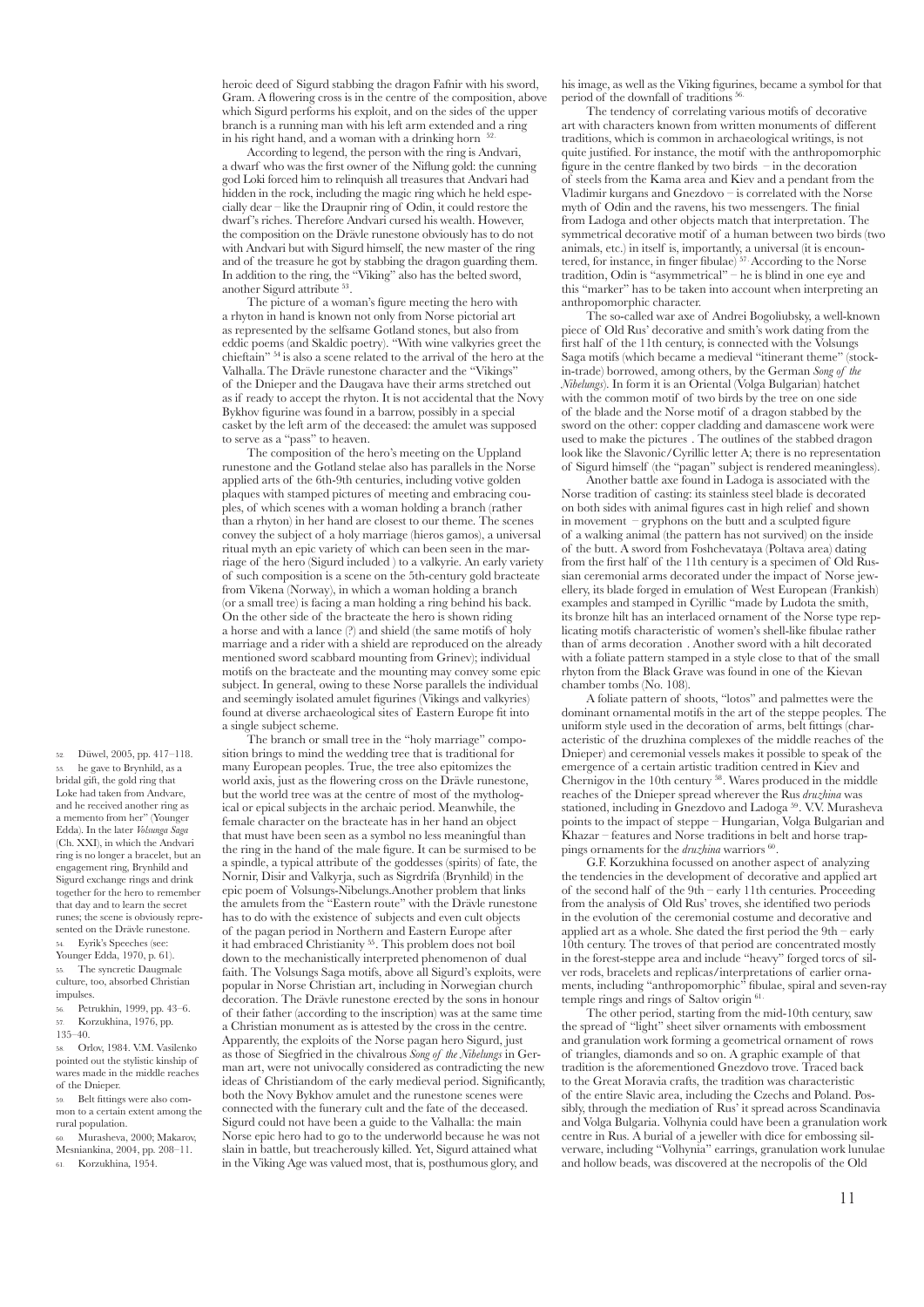See: Darkevich, 1976, pp. 167–75; Lelekov, 1978.

63. Pokrovskaya, 2004, pp. 68–73. Fig. 1 on p. 76.

At the same time the pantheon instituted by Vladimir in Kiev could hardly be an effective religious cult focus, an assembly of gods with differentiated functions. Indeed, to judge by linguistic reconstruction based on the meaning of the the-onyms, the deities of that syncretic pantheon had duplicating and overlapping functions – both Khors and Dazhbog personified the sun, Dazhbog and Stribog gave and "extended" weal (the word *bog* is a Proto-Slavic borrowing from the Iranian meaning "lot, the good" – cf.<br>*bogatstvo* (riches), *ubozhestvo* (wretchedness), etc.). Semargl (Simargl), if correlated with the Iranian Sēnmurw (Simurgh), altogether "dropped out" of the higher "divine" row for being a chimeric creature – a dog with bird's wings, a messenger of the gods rather than a character of the same rank. Cf. the pictorial material in Trever, 1937. It is at the same time symptomatic that Semargl closed male "deity" ranks and was followed by Mokosh, the only female deity of the pantheon whose name was definitely connected with ideas of fertile moisture, mother earth. This clarifies the position of Semargl as an "intermediary" between the celestial gods and the earth mother goddess. The chronicle list of gods was obviously not a construct of an Early Rus scribe: the chronicle lists of name (ethnonyms, anthroponyms) were in general especially particular about transmitting tradition and sticking to a special structure when opening the list with the chief (generalising) character of Vladimir's pantheon, Perun the thunderer and so on.

As the excavators supposed (cf. Tolochko, Borovsky, 1979, pp. 3-10). Continued excavations at

Peryn yielded fragments of two more similar trenches, which did not discourage B.A. Rybakov who again applied his scheme and suggested that the skete had been initially dedicated to the Rod (Kin) and two rozhanitsas (spirits of fortune in Greek translations). It was not until 980 that Dobrynya of the chronicles replaced the cult of the earlier god with the princely cult of Perun.

- 67. Sedov, V., 1953.
- 68. Konetsky, 1995.

The selfsame later chronicled legends describing Peryn as the dwelling of the "ferocious magician Perun" recount how pagans made a high grave above the body of Perun drowned in the river by the devils, which within three days sank into hell. That account was correlated with that type of urochishche mounds the memory of which long survived<br>in legend  $Cf$  a similar structure in legend. Cf. a similar structure of the "shrine" discovered at the pagan necropolis of Pskov, where the "shrine" trench also had a dam – entrance – in the south-west, as was characteristic of the Old Russian kurgan trenches (Labutina, 1989, pp. 100-8).

70. See: Vasiliev, 1999, p. 297 and subsequent pages.

Rus' town of Peresopnitsa. Objects of a similar type were found among the grave goods of the neighbouring kurgans while Volhynia troves yielded objects close in nature. Princely workshops are supposed to have produced things requiring sophisticated techniques, such as granulation work and embossment of hollow ornaments. Necklaces were also made of numerous glass beads, both imported (from the Middle East) and of local make. One of such earliest workshops was in Ladoga. Kievan workshops apparently produced cast buttons, a fashion for which spread across the middle reaches of the Dnieper. Copper alloyed with tin and lead was used to make buttons and belt fittings.

The decorative, applied and pictorial art of  $\frac{9}{9}$ th – early 11th-century Rus fused various impulses coming from the north and the east, namely, from Khazaria, Iran, the Arab Caliphate <sup>62,</sup> Byzantium and Moravia.

#### \*\*\*

It can't be said that "pagan" art traditions fully outlived their usefulness with the adoption of Christianity by Rus in 988. In its account of the choice of faith by Prince Vladimir, the *Tale of Begone Years* under a 980 A.D. entry lists the idols put up by the prince on the hill by his chamber palace: the wooden idols led by the silver-headed Perun with golden moustache included Khors, Dazhbog, Stribog, Semargl and Mokosh. This chronicle description of the heathen temple on the whole coincides with the eye-witness account left by Ibn Fadlan about Russian merchants making offerings to idols in Bulgaria on the Volga in the 920s. As soon as their ships moored, the Rus' would bring bread, meat, onions, milk and *nabiz* (alcoholic beverage) to a "long log stuck up in the ground, which had a face like that of a human being, and around it were small representations, behind which were more long logs stuck in the ground". The merchant asks idols representing the chief deity, his wives and children to help him in trade. If trade is successful, he makes a sacrifice of sheep and cows, hanging the skulls on logs put up next to the idols.

This description is largely reminiscent of the wooden deity statuettes found in Ladoga: one of them has retained a spike to be stuck in the ground or some support. They have a parallel in Novgorodian wooden rods with faces – sculpted human heads, the earliest of which comes from a pre-Christian 10th-century layer . However, the tradition of making those rods persisted in Novgorod in the Christian period up to the 13th century and for this reason they are conventionally referred to as *domovoys* (lower house spirits) as the cult of heathen deities could not be practiced in a Christian city 63. Prince Vladimir arranged in Kiev for a more monumental temple requiring offerings of a different sort. Rehashing the biblical text, the chronicler says that the Kievans sacrificed their "sons and daughters" to their gods.

It has long been noted that Vladimir's pantheon consisted not only of Slavic gods: the names of Khors and Semargl have Iranian origin. Small wonder, contacts with the Iranians go back to the Proto-Slavic period, the Iranian-speaking (Alanian) inhabitants formed part of the population of Khazaria and the forest-steppe area of the Northern lands. After Svyatoslav had defeated the Kaganate in the 960s, they found themselves among the subjects of Russian princes. Characteristically, there were no Norse gods in that pantheon: Vladimir was at loggerheads with the Varangians who demanded a payoff from him for his having seized Kiev, and therefore shipped them off to Constantinople. Furthermore, the Varangian residents of Kiev were Christians, who had been baptised in Greece. In general, the pantheon which had blended diverse ethnic traditions reflected the syncretic nature of "heathen" art of the pre-state period. It represented a sort of mythological system that in the absence of recorded Slavic myths is restored mostly through the interpretation of the names of the gods  $64$ 

The Kievan sacrificial altar with four projections, which was excavated by V.V. Khvoika and has already been mentioned above, was dated an earlier period than the heathen temple erected by Vladimir. It was said to be dedicated now to Perun, now to Sviatovit (the four-headed Balto-Slavic deity worshipped on Cape Arkona of the Rugen Island). The discovery of another "mysterious structure" 65 (fragments of plinthiform brickwork that was used to build churches in the pre-Mongol period, a trench with six or five petal-like projections and a pit with layers of ash and bones of cattle) enabled a supposition that it was a "complex" of heathen shrines. This means that the archaeologists might have discovered

that very temple of Vladimir where he had statues of six heathen gods put up, to the chief one of which bulls were sacrificed, as evidenced by Procopius of Ceasarea. The heathen temple was destroyed after the adoption of Christianity, and a church was built at its place or next to it .

However, as distinct from the Kievan "sacrificial altar" lacking any certain dating, the trench with the projections can be dated with relative certainty: it is crossed by a late 10th-century grave, while the construction debris filling it is testimony to a church having been built (or destroyed) in the vicinity. Analysis and collation of pagan Slavic artefacts make it possible to suggest that the "pillar" of Khvoika's excavations is nothing else but compressed traces of a later pit filling and the entire trench filling of "Vladimir's pagan temple" can be associated with construction debris . The dating of the Kievan "sacrificial altar" has been specified recently: pottery and glass beads unearthed during its exploration are of the 11th-13th centuries, that is, the Christian period, and 10th - 12th-century material was discovered in the "column" filling as well.

A similar situation is connected with attempts to interpret the Peryn skete – another monument of Slavic paganism, no less well-known in historiography. The 17th-century Novgorodian chronicles (in keeping with the general contemporary trend of chronicle writing which tied the name of that elevated *urochishche* on the Volkhov bank with Perun) inspired scholars to look there for the shrine founded by Dobrynya in 980, when he established the cult of Perun in Novgorod. The archaeologists' hopes seemed to have been justified when V.V. Sedov discovered fragments of a trench with the pit  $-$  the place of the idol in the centre – in 1951. The suggested reconstruction of the general configuration of the trench could have been influenced by the interpretation of the trench "petals" in the Kievan "heathen temple" of Vladimir. In plan the Peryn skete has the form of an eight-petal rosette. One way or the other, both the eight petals of Peryn and the four projections of the Kievan "sacrificial altar" seemed to be correlated with the reconstructed cult of Perun, which included the symbolism of the figure four, with the dedication of Thursday to the thunderer, etc.  $66$ 

Meanwhile, V.V. Sedov, who was responsible for the digs, pointed out the similarity between the trench found by him and the small trenches surrounding the banks of Slavic kurgans <sup>67</sup> that the elevated location of the Peryn "shrines" corresponded to the traditional location of the Novgorodian mounds likewise surrounded by trenches. At the centre of those kurgans remnants of wooden columns are discernible, which naturally bred associations with the place of the "idol" 68. Future analysis of the excavation results are to clarify why the Peryn mounds were levelled out and whether that had to do with the spread of Christianity. It is worth noting, however, that the Old Rus' and Proto-Slavic word Peryn, meaning "height, upland", despite its semantic connection with the name of the thunderer Perun and mythological correlation with his residing on the mountain/in the sky, does not necessarily mean that it was a shrine. Conversely, "folk etymology" gave grounds for the compilers of 17th-century codices to place the shrine of Perun at Peryn 69.

The problem of identifying and interpreting "cult places" is universal in archaeology. This applies not only to the shrines "discovered" in Kiev and Novgorod, but also to heathen temples that were described in detail by West European chroniclers at Arkona, in Old Uppsala and elsewhere. Despite all efforts, no more or less obvious traces of those cult structures have been found  $70$ , although thousands of pre-Christian and Early Christian monuments of public worship are well-known in archaeology. Numerous funerary monuments – kurgans – widespread in Rus' nearly throughout the pre-Mongol period evidence a developed funerary cult typical of tribal traditions.

Scholars found no religious representations – idols or such like – at those "shrines". In Ganachevka and Zvenigorod a stone looking like an anthropomorphic stele could have been an object of public worship at places of the supposed shrines. The absence of tomb structures in itself can be explained by their deliberate destruction, as the chronicle attests: after being baptised in Korsun (?) Vladimir ordered in 988 that wooden idols be overthrown and chopped or burned down in Kiev while Perun be dragged down to the Dnieper and floated down the river to the rapids beyond the boundaries of the Russian land. As pagans accompanied that act with wailing, an idea has formed in historiography that the idol mocking ritual corresponded to folklore calendar rituals, such as the symbolical burial of stuffed Maslenitsa, Kupala and such like calendar characters that were sometimes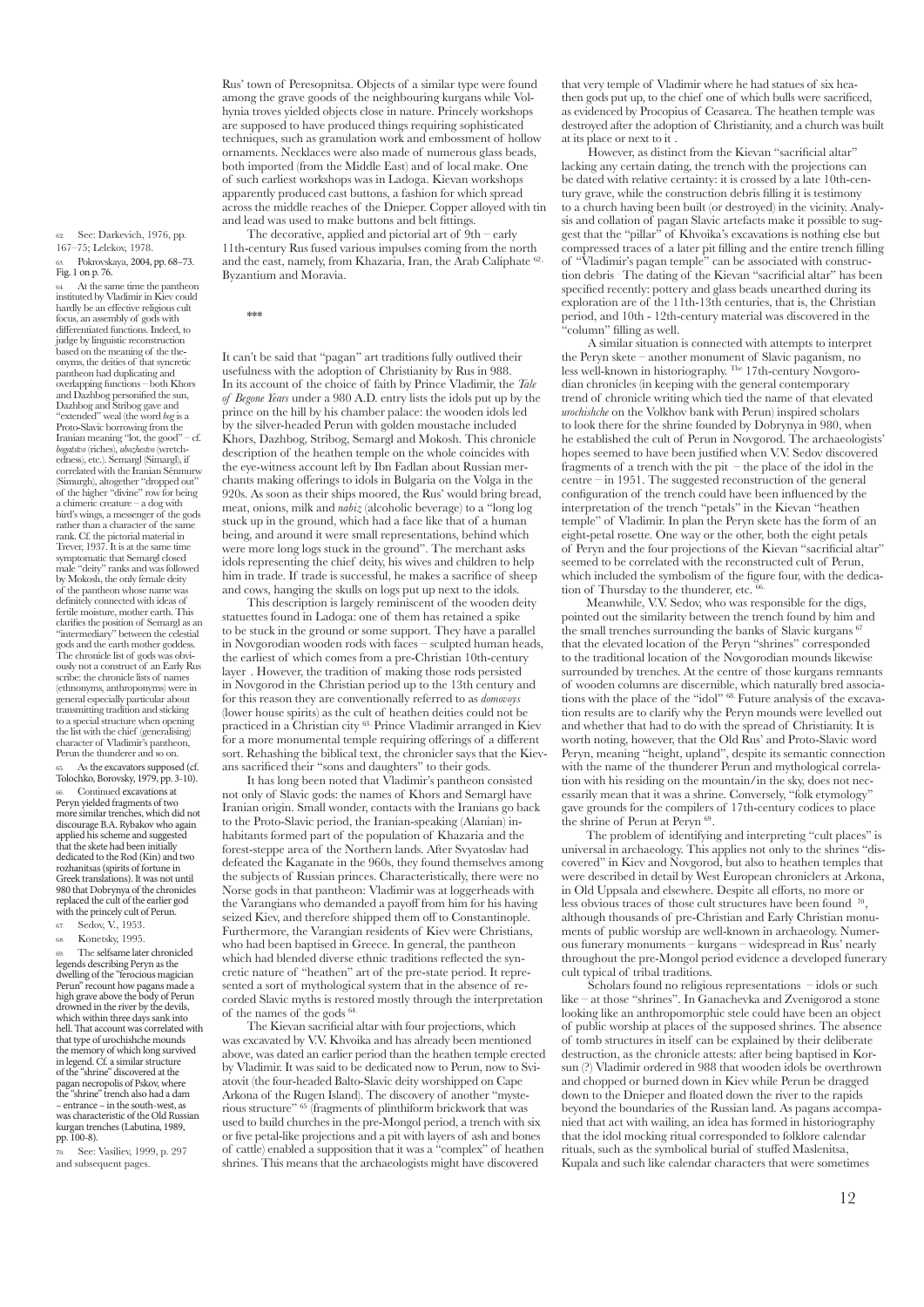thrown into the river. In fact, the *Tale of Bygone Years*, which describes the ceremony of "bidding farewell to Perun" in Kiev (just as in Novgorod), is traced back to the Byzantine model (described in the Chronicle of Georgios Amartolos, a source of Russian chronicle writing) – the ritual of driving the evil February (the embodiment of winter) from Rome. At the same time, the circumstances of the discovery of rare pagan idols in Rus' are evidence of the traditional ritual of their being thrown into the river. This is true above all of the famous Zbruch idol found in the Zbruch River (a Dniester tributary) in 1848 and the less known stone statue found during the clearing operations in the Sheksna River in the area of Old Rus' Beloozero.

The stone statue of a Slavic deity found in the Zbruch River is a four-faceted 2.67 m high pillar of gray limestone with four figures of deities under a single hat executed in bas-relief in the upper part of the facets. The figure on one facet has female shapes and holds a ring in her hand; the figure on another facet has a drinking horn in its hand, still another has a male character with a sabre at the waist – a piece of arms not typical of the Early Slavs, which made it possible to see Turkic influence in the style of the idol and a representation of a horse at its feet; the figure of a deity on the fourth facet lacks any special symbol. The middle frieze forms a representation of a round dance of two female and two male figures holding hands; the lower frieze has a representation of three figures supporting the upper tiers with their arms. An altar could have adjoined the vacant side of the lower frieze. The idol stood for the Slavic patheon – the chief male and female gods personifying the upper (celestial) zone of the world, the middle inhabited by people and the lower, the underworld, with chthonic creatures supporting the earth. It has been surmised that the Zbruch idol can be identified with the four-headed god Svetovid, whose descriptions are known among the Western Slavs. B.A. Rybakov, who noted the phallic shape of the idol stressed by the characteristic top in the form of a trimmed cap, made the supposition that the idol represented the God of Kin of the Old Rus' 71.

A distinguishing motif connecting the Zbruch idol with other anthropomorphic Old Rus' representations is the position of the arms of the "uppermost" personages, one of which is pressed to the chest (holding a rhyton or a ring) and the other stretched out to the waist. A small cast lead figurine found in Gnezdovo has a similar posture. For that matter, the same posture is characteristic of Early Turkic monumental stone statues<sup>72</sup> The Zbruch idol epitomised the anthropomorphic model of the world of early medieval Slavdom; the Antean zoo-anthropomorphic fibulae with an axial anthropomorphic figure (world pillar – world tree and such like) can be regarded as its prototypes in the representational tradition. It has long been observed that starting from Antiquity personal accoutrements embodied "cosmic" order, as is borne out by the presence of lunulae, symbols associated with ideas of the world tree. The notion of man as a "microcosm" characteristic of the Middle Ages was evidently shared by the Slavs<sup>7</sup>

The place where the idol was found has long attracted the attention of scholars, who in the 1960s found a "shrine" where the idol might have stood – a square stone foundation on the Bogit Mountain. A special expedition explored hillforts on the Zbruch River that were interpreted as heathen shrines of the "dual faith" period of the 11th-13th centuries 74.

The archaeological context and dating of other finds of stone statues 75 are not clear. The Beloozero idol – a granite stele about 0.75 m high – also has a cap and eyes; the mouth and chin are outlined in relief (Novgorod State United Museum Preserve). Parallels to monumental stone sculptures are known in small figurines mostly among the Baltic Slavs, where staffs have been found with the representations of four-faced (Volin) and three-faced (comparable to Triglav) characters and suchlike echoing the descriptions by Latin missionaries of polycephalic idols in West Slavic churches. No such representations have been found in Old Rus' sculptures 76. Wooden "staffs" topped with male heads and correlated with *domovoys* (house spirits) are traditionally categorised as pre-Christian religious sculpture; however, such representations of house spirits are unknown in folklore. For that matter, anthropomorphic figurines also crowned handles of household objects, such as a cast bronze knife handle from Novgorod (Novgorod State United Museum Preserve) [ill. 54) crowned by a seated man with a trimmed cap. A figurine of a bearded character with arms akimbo that tops a  $17 \text{ cm}$  long staff (cast from lead-tin alloy) is traditionally thought to be a representation of Perun, although the staff was

found in mid-12th-century layers. The cast figurine of Gnezdovo mentioned earlier apparently belongs with the finials which used to crown some "staff" <sup>77</sup> . The use of staffs and even tin rods is known by Early Russian writings, however, exclusively in the context of Christian martyrs being tortured by "staff bearing' executioners.

The absence of layers of developed "heathen" culture in Rus' can be explained by underdeveloped heathen worship practice. Vladimir had to renounce his syncretic pantheon within a few years of its establishment in Kiev. The archaic forms of the cult of the prince in Rus' matched the tribal norms of heathen East Slavic society: the princely funerary cult was to replace the cult of the ancestors. It is not accidental that Olga forced the Drevlians, who had rebelled in 845 A.D., to attend the burial of Prince Igor whom they had killed. The princely kurgan raised next to the Drevlian city of Iskorosten' was to epitomise the Kievan prince's control over the land of the Drevlians (an archaic Rus' cross of sheet silver was found in the subjugated Iskorosten'). It was not by chance that Vladimir had built the first stone church – the Tithe Church – right at the *druzhina* necropolis: the church, which served as the princely tomb, supplanted the *druzhina* kurgans 78. His son, Yaroslav the Wise, ordered in 1044 the remains of his uncles, killed during the dissension of the 970s, to be exhumed, baptised (in contravention of the Christian canon) and re-buried in the Tithe Church.

The adoption of Christianity by Rus' had to do not only and not so much with the destruction of heathen temples and the toppling of idols. At the turn of the 11th century the entire material culture changed, transforming the decorative and applied arts and funerary rites. Cremation disappeared everywhere  $-$  in towns and at the rural cemeteries  $-$  and, although the kurgan mortuary rite persisted in the countryside till the end of the 11th century, the deceased were already buried under an earth bank, their heads pointing westward; the rite of burial in Christian graves spread through towns. Monumental Slavic funerary barrows were no longer raised, having given way to small "zhalniks" (sepultures). Crosses of sheet silver found earlier were replaced by cast crosses worn next to the skin of the so-called Norse type (the incorrect reference is explained by the fact that crosses of that type with three balls at the ends spread in the 11th century across not only Rus', but the Nordic lands as well; the form itself is of Byzantine origin, although the crosses were made in Kiev) and became a characteristic object of worship . The rich "heathen" accoutrements, including Norse style ornaments, disappeared. The ornaments now look much plainer than in the 10th century and some elements of the "heathen" accoutrements lose their semantic meaning. For instance, silver granulation work Norse charm-pendants – Thor's hammers – were incorporated in a necklace alongside silver beads and a cross (found within a 12th-century Kievan trove). The Early Rus' belt fittings take shape, and some of their elements penetrate into Sweden and Gotland<sup>79</sup>. The state-formation period inaugurated a new renaissance of decorative and applied art in both Early Russian towns and villages, a stage now and then associated with "dual faith" and the "heathen response" to the first century of Christianisation  $80$ .

71. For latest reviews see Słupecki, 1994; Petrukhin (t/a). Rybakov, 1981, p. 460 and subsequent pages. It should be pointed out that neither the Old Rus sources nor Russian folklore say anything about the God of Kin.

Cf. Murasheva, 2005; Sher, 1966.

74. Cf. Rybakov, 1981, p. 260 and subsequent pages.

75. Rusanova, Timoshchuk, 1990. It is reasonable to focus on that "heathen centre" and debates over its interpretation in the respective chronological chapter. 76. For their general description see Sedov, V., 1982, pp. 261-8; Rusanova, Timoshchuk, 1990,

pp. 11-5. 77. Later parallels in Old Rus' stone carving, including the fourfaced capital from Bogoliubovo. can hardly be regarded as exemplifying ideological syncretism in the spirit of notions of Early Rus' double faith (Vagner, 1969, p. 92). Murasheva, 2005.

For excavation results see: The Tithe Church of the Mother of God in Kiev, 1996.

Mikhailov, 2005, pp. 132-44. Old Rus' culture began on the whole to impact back medieval Norse culture (see Melnikova, Petrukhin, Pushkina, 1984, pp. 50-65).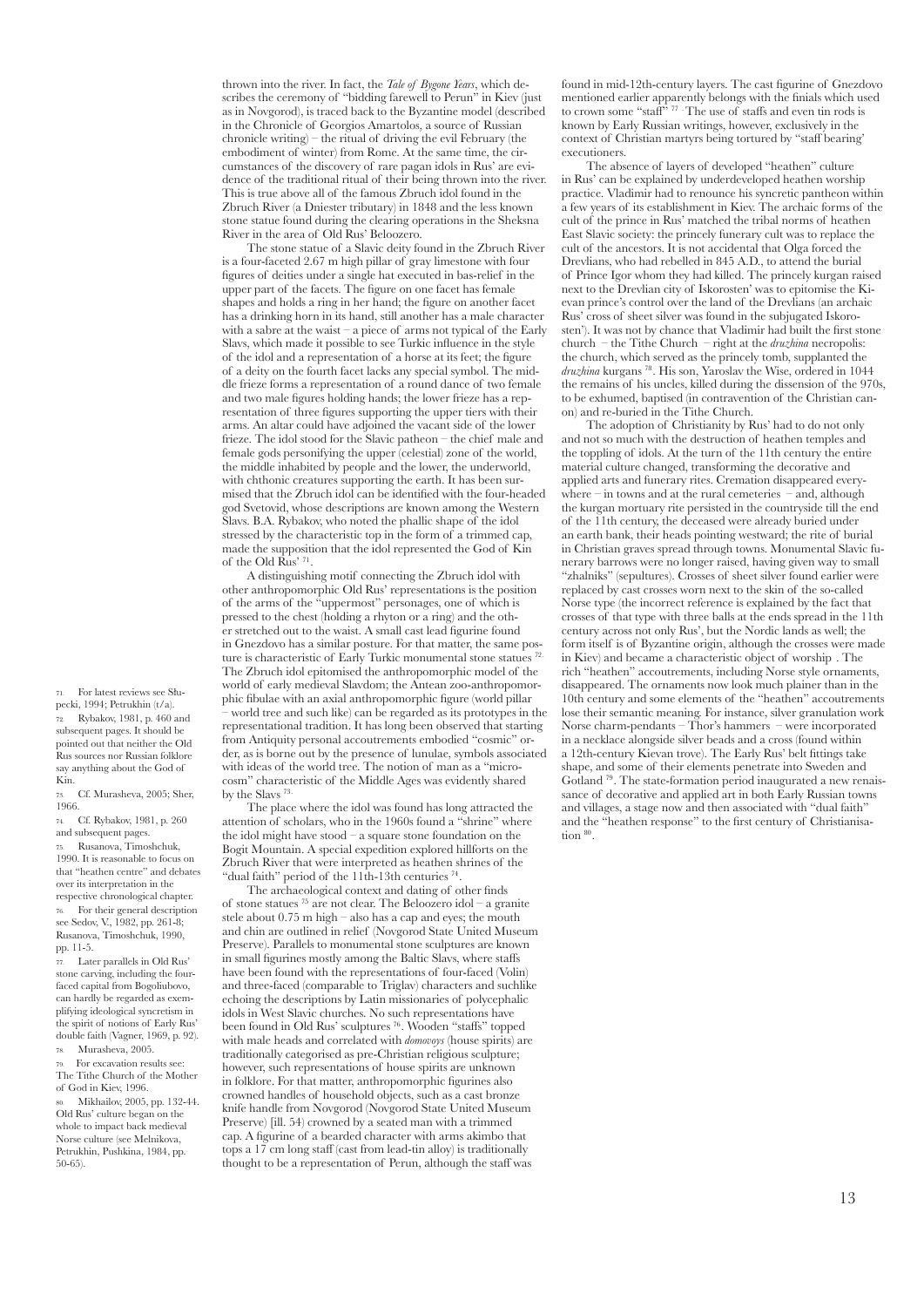#### **Подписи к иллюстрациям**

### **p. 39**

The image of Norse epic hero Sigurd, distinguished by a magic sword and a ring in his hand, was popular in the art of Northern and Eastern Europe

A Norse style silver mask formed part of a major treasure trove of the Viking era discovered in Gnezdovo

A five-ray Slavic earring with a Byzantine motif of a bird on a plaque is from the latest excavations of the Drevlian town of Iskorosten'

The "dancing" men from the Martynovka treasure trove reproducing the rider's posture are typical of the anthropomorphic amulets of the Migration Period

#### **1**

Cast bronze belt plaque in the form of a bird. Zimno fortified settlement on the Luga River, Volhynia, Ukraine

# **2**

Openwork bronze scabbard chape with stamped representations. Grinev burial site, Upper Dniester area

#### **3**

Cast copper alloy belt buckles and quiver hook. Second half of the 7th – early 8th cc. Middle reaches of the left-bank Dnieper

#### **4**

Bronze pendant with cloisonné enamel inlays. Middle Dnieper area (Moshchinsky hoard)

#### **5**

Bronze necklace with cloisonné enamel inlays. Middle Dnieper area

#### **6**

 Bronze fibula with cloisonné enamel inlays. Smolensk environs Bronze finger fibula. Front and reverse sides. Vinnitsa Region, Ukraine

#### **8**

Gilt silver finger fibula. Martynovka hoard. Middle Dnieper area.  $7th - 8th$  cc.

# **9**

Bronze lion figurine. Skibintsy settlement. Vinnitsa Region, Ukraine

#### **10, 11**

Gilt silver figurines of fantastical animals. Martynovka hoard. Middle Dnieper area

#### **12**

Stamped gilt silver figurine in a rider's posture, the so-called dancing man. Martynovka hoard. Middle Dnieper area

#### **13**

Zoomorphic silver fibula. Pastyrskoye fortified settlement. Middle Dnieper area.  $6th - 7th$  cc.

# **14**

Zoomorphic silver (?) fibula. 7th c.

#### **15**

Silver fibula. Pastyrskoye fortified settlement

#### **16**

Three lamellar silver fibulae. Kharievsky treasure. Middle Dnieper area. 6th – 7th cc.

# **17**

Types of anthropomorphic and two-plate fibulae (after V.E. Rodnikova)

#### **18**

Finger fibula stone casting mould. Front side and the reverse. Bernashevka village, Vinnitsa Region, Ukraine. 5th – 8th cc.

#### **19**

Stone casting mould. Bernashevka village, Vinnitsa Region, Ukraine

### **20**

Gilt silver earrings with granulation work. Kharievsky treasure. Middle Dnieper area. 6th – 7th cc.

#### **21**

Gold earrings with granulation work. Kharievsky treasure

# **22**

 Bronze temple rings. Supruty fortified settlement outside Tula. 10th c.

#### **23**

**24**

Silver earring (?) 10th c. Iskorosten'. Middle reaches of the Dnieper

Temple rings in imitation of the "lunula" ornaments of the Danubian area: a, c, d Middle reaches of the Danubne area b Staraya Ladoga e Arefino village, Smolensk Region

#### **25**

Bronze finial of a staff (?) in the form of a man's head with a horned helmet

**26** Bone finial of a staff (?) with a dragon head. Ladoga. 9th c.

#### **27** Horn mount in the form of a snake. Ladoga. 10th c.

**28** Wooden zoomorphic finial (?). Ladoga. 9th c.

#### **29**

Wooden man's figurine with a high hat. Ladoga. 9th c. Detail

#### **30**

Wooden hook with a zoomorphic finial. Ladoga. 9th c. Detail

#### **31**

Bronze shell-like fibula. 9th c. Kurgan burial ground outside the village of Zaozerie. Ladoga area

#### **32**

Silver lunula with granulation work. 10th c. Kurgan burial ground at Plakun urochishche. Ladoga area

# **33**

Bronze ornament with noisy toggle pendants. 10th c. Kurgan burial ground outside the village of Zaozerie. Ladoga area

# **34**

Lead finial in the form of a dragon head. 10th c.

# **35**

Stone casting moulds for belt plaques. 10th c. Podol workshops, Kiev

#### **36**

Silver scramasax, ritual knife with a mask of a beared warrior. 10th c. Gnezdovo. Smolensk environs

#### **37**

Head of the bearded warrior. Detail of the ritual knife